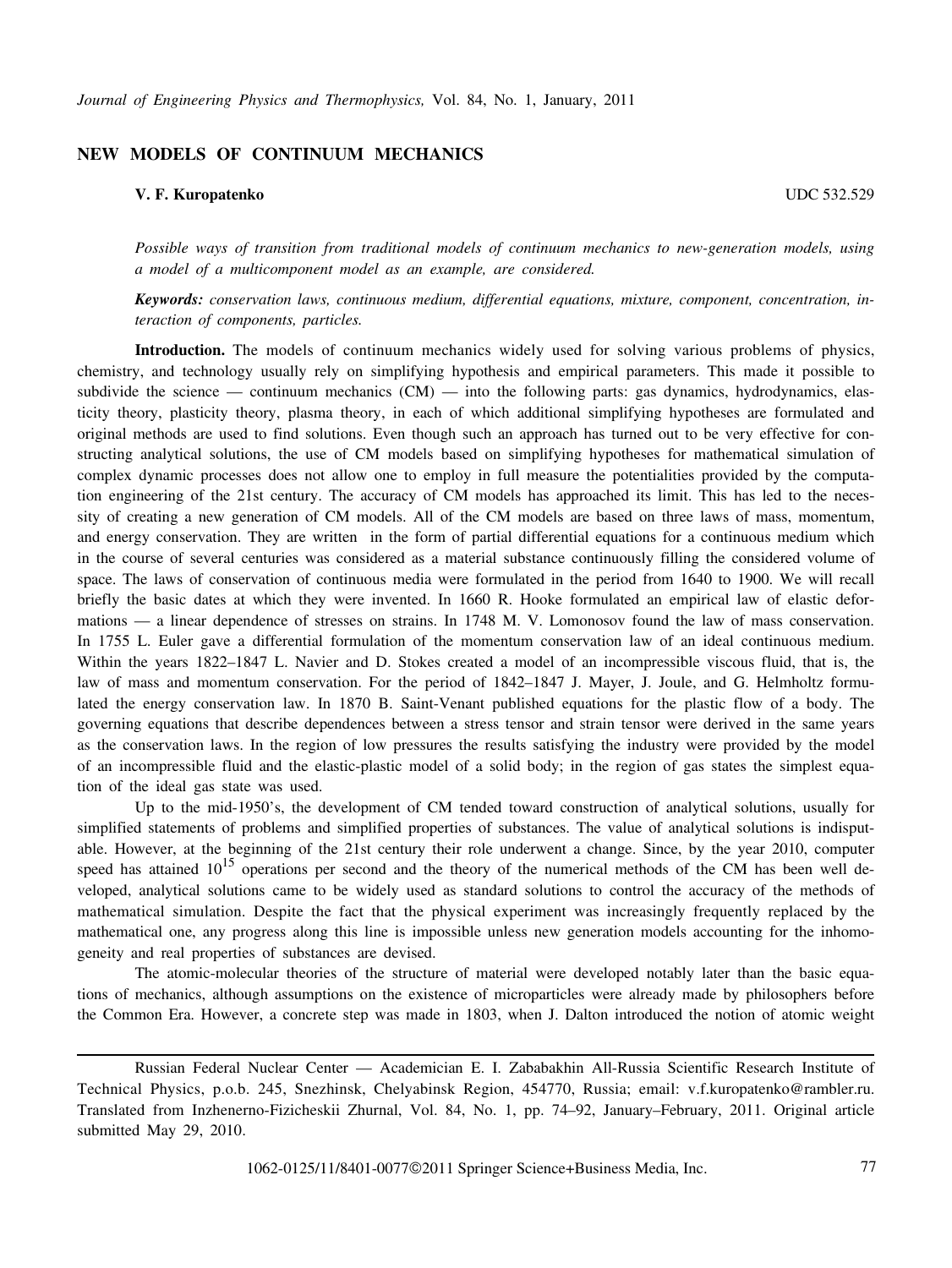and compiled a table of atomic weights of the elements. The next important discovery was made in 1869 by D. Mendeleev who compiled a periodic table of the elements. Finally, in 1903 G. Thomson devised an electronic model of the atom. Thus, the substance came to be considered at two levels: at the macrolevel — this is a continuous medium, and at the microlevel — this is an aggregate of microparticles. However, over many years no combined use of the models of macro- and microlevels has been made. Throughout the entire 20th century micromodels were mainly employed for constructing and improving the accuracy of the equations of state of a substance that close the system of conservation equations of a continuous medium.

According to current concepts, the notion of a continuous medium is nothing more than mathematical abstraction. Any body — a liquid, gas, solid, or a plasma — consists of microparticles (molecules, atoms, electrons, ions, etc.), each of which has its own mass, velocity, and internal energy. If this is a multiatomic molecule, then its internal energy is composed of the energy of its formation, the energy of each of the atoms it comprises, the proportional energy of binding an electron with the "atom's" nucleus, and the energy of the nucleus determined by the binding energy of nucleons that form the atomic nucleus. It goes without saying that a set of microparticles is a discrete medium. Simulation of a discrete medium at the microlevel is beyond the powers even of contemporary computers because of the enormous density of microparticles (about  $3·10^{19}$  molecules in 1 cm<sup>3</sup> of air) and because it is impossible, by virtue of the uncertainty principle, to provide accurate initial data for each particle at a certain fixed instant of time. It is precisely for the above-indicated reasons that in the second half of the 20th century attempts were made to create models that combine continuous medium elements with the elements of micromodels.

**Coupling between Microparticles and a Continuous Medium.** A continuous medium is characterized by mass *M*, momentum **K**, and energy  $Q_0$ . These quantities are continuous in a four-dimensional space *x*, *y*, *z*, *t*. The partial derivatives of the parameters *M*, **K**, and  $Q_0$  with respect to volume at a constant time *t* determine the density  $\rho$ , velocity  $U$ , and the specific energy  $\varepsilon$  of the medium:

$$
\rho = \left(\frac{\partial M}{\partial \theta}\right)_t, \quad \rho \mathbf{U} = \left(\frac{\partial \mathbf{K}}{\partial \theta}\right)_t, \quad \rho \varepsilon = \left(\frac{\partial Q_0}{\partial \theta}\right)_t.
$$

The continuity of these quantities allows one, in turn, to determine their partial derivatives with respect to spatial variables and time and to write conservation laws in the form of partial differential equations. To maximally facilitate the understanding of the basic ideas, we will confine ourselves only to the adiabatic core [1] of conservation laws in the form

$$
\frac{\partial \rho}{\partial t} + \nabla \rho \mathbf{U} = 0 \tag{1}
$$

$$
\frac{\partial \rho \mathbf{U}}{\partial t} + \frac{\partial}{\partial x_k} (\rho \mathbf{U} U_k) + \nabla P = 0, \qquad (2)
$$

$$
\frac{\partial \rho \varepsilon}{\partial t} + \nabla \mathbf{U} \left( \rho \varepsilon + P \right) = 0 \,, \tag{3}
$$

where *P* is the pressure,  $k = 1, 2, 3$ . In the phenomenological theory of a continuous medium,  $\rho$ , **U**, and  $\varepsilon$  are first considered as average quantities in a certain finite volume θ such that it contains many microparticles. Next, it is postulated [2] that on shrinking of the finite volume to a point, the average quantities ρ, **U**, and ε have finite limits which are precisely the characteristics of the continuous medium at the point. Here, usually, the physical content of the notion "many particles" is not refined, thus making it difficult to establish the quantitative correspondence between the parameters of a continuous medium (macrolevel) and those of a discrete medium (microlevel).

Now, we will consider a discrete medium of microparticles. Let, in a certain arbitrary finite volume θ, there be *n* microparticles. Each particle has a number v, mass  $m_v$ , velocity  $U_v$ , and internal energy  $q_v$ . At a certain fixed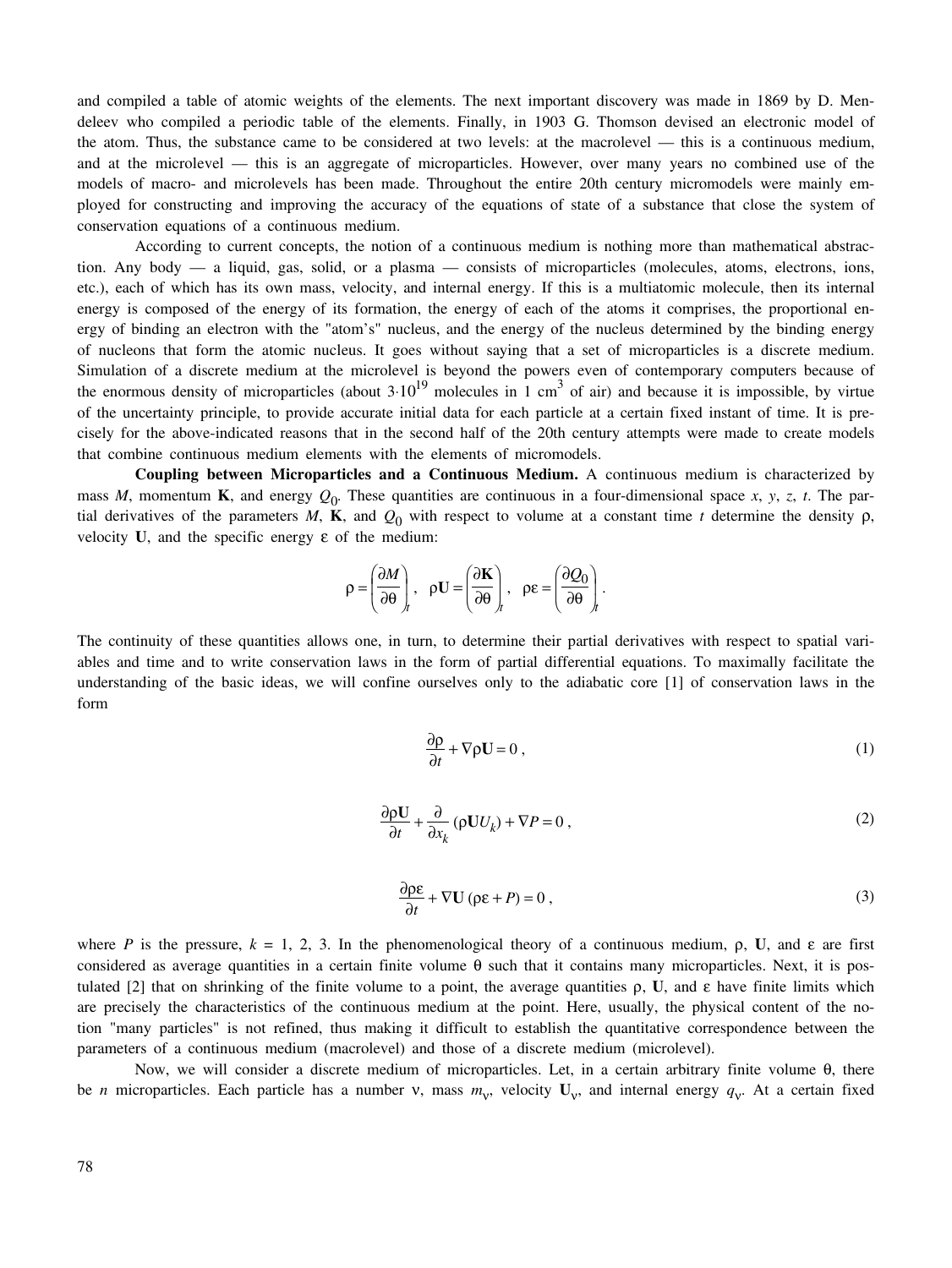instant of time  $t^*$  the mass *M*, momentum **K**, and energy  $Q_0$  of all the *n* particles are determined by means of summation:

$$
M = \sum_{v=1}^{n} m_v, \quad \mathbf{K} = \sum_{v=1}^{n} m_v \mathbf{U}_v, \quad Q_0 = \sum_{v=1}^{n} m_v \left( q_v + 0.5 \mathbf{U}_v^2 \right).
$$

Thus, at any time instant *t* the laws of conservation of *M*, **K**, and  $Q_0$  in transition from the micro- to macrolevel and back have the form

$$
\int_{0}^{\theta} \rho d\theta = \sum_{v=1}^{n} m_v, \quad \int_{0}^{\theta} \rho \, \mathbf{U} d\theta = \sum_{v=1}^{n} m_v \mathbf{U}_v, \quad \int_{0}^{\theta} \rho \epsilon d\theta = \sum_{v=1}^{n} m_v \left( q_v + 0.5 \mathbf{U}_v^2 \right). \tag{4}
$$

In such an approach, the principle of uncertainty is not disturbed, since there is no need to indicate the position of each particle. Either micro- or macromodels are preferable for solving various problems. To describe the behavior of dense gases and liquids in dynamic processes, a model of a continuous medium with a corresponding equation of state is used to advantage.

During the second half of the 20th century, many models appeared that combined a continuous description of a substance with a discrete one, when the trajectory of a particle with the number ν is determined by the Newton equation:

$$
m_{\rm v} \frac{d\mathbf{U}_{\rm v}}{dt} = \mathbf{F}_{\rm v} \ .
$$

The particle can be " large" and contain so many microparticles that its properties are determined as those of a continuous medium on a mesolevel. The forces acting on a mesoparticle can be determined differently.

In hydrodynamics, for example, wide use was made of the model of particles that originated from the model of " particles in cells" devised in 1955 by F. Harlow with co-workers  $[3, 4]$  for numerical solution of Eqs. (1)–(3). In the method of particles, the quantities ∇*P* and ∇**U** are determined on the macrolevel of a continuous medium whose parameters are determined from equations of type (4) and from the equation of state. These quantities ∇*P* and ∇**U** act then on mesoparticles that preserve "their" mass with time and move along their "own" paths. The methods of particles turned out to be most efficient in solving the problems of plasma physics [5, 6]. Some of these methods have their drawbacks, among which the most significant is the absence of invariance with respect to the G. Galilei transformation.

To increase the effectiveness of mathematical simulation of the properties of substances, a method of molecular dynamics has been devised [7, 8]. In this method the laws of interaction of microparticles with one another are extended to mesoparticles, that is, to large molecules. The method of molecular dynamics has turned out to be very efficient in constructing the equations of state of a substance; it successfully complemented the methods of statistical physics, physical and quantum mechanics, and thermodynamics. In the kinetic theory of gases, when the free path of microparticles from interaction to interaction is much larger than the dimensions of a particle, discrete models based on the probabilistic description of the behavior of an ensemble of particles with the aid of the Boltzmann equation turned out to be effective.

The necessity of increasing the accuracy of mathematical simulation of the behavior of solid bodies subjected to plastic deformation has led to the appearance of models in which a model of a continuous medium is applied on several mesolevels. Such an approach to simulation of the behavior of a solid body is called mesomechanics. In [9], models of plastic deformation are considered in which the carriers of plastic deformation are structural elements responsible for both shifts and mutual rotations. Their dimensions, intensity, and interaction are determined by micro-, meso-, and macrovortices. This model of the mechanics is replaced (approximated) by a certain mathematical model that can be used for carrying out calculations on computers. In [10], the results of calculations of the behavior of solid bodies in the region of plastic deformations are presented that were obtained with the aid of the two-level model of mesomechanics.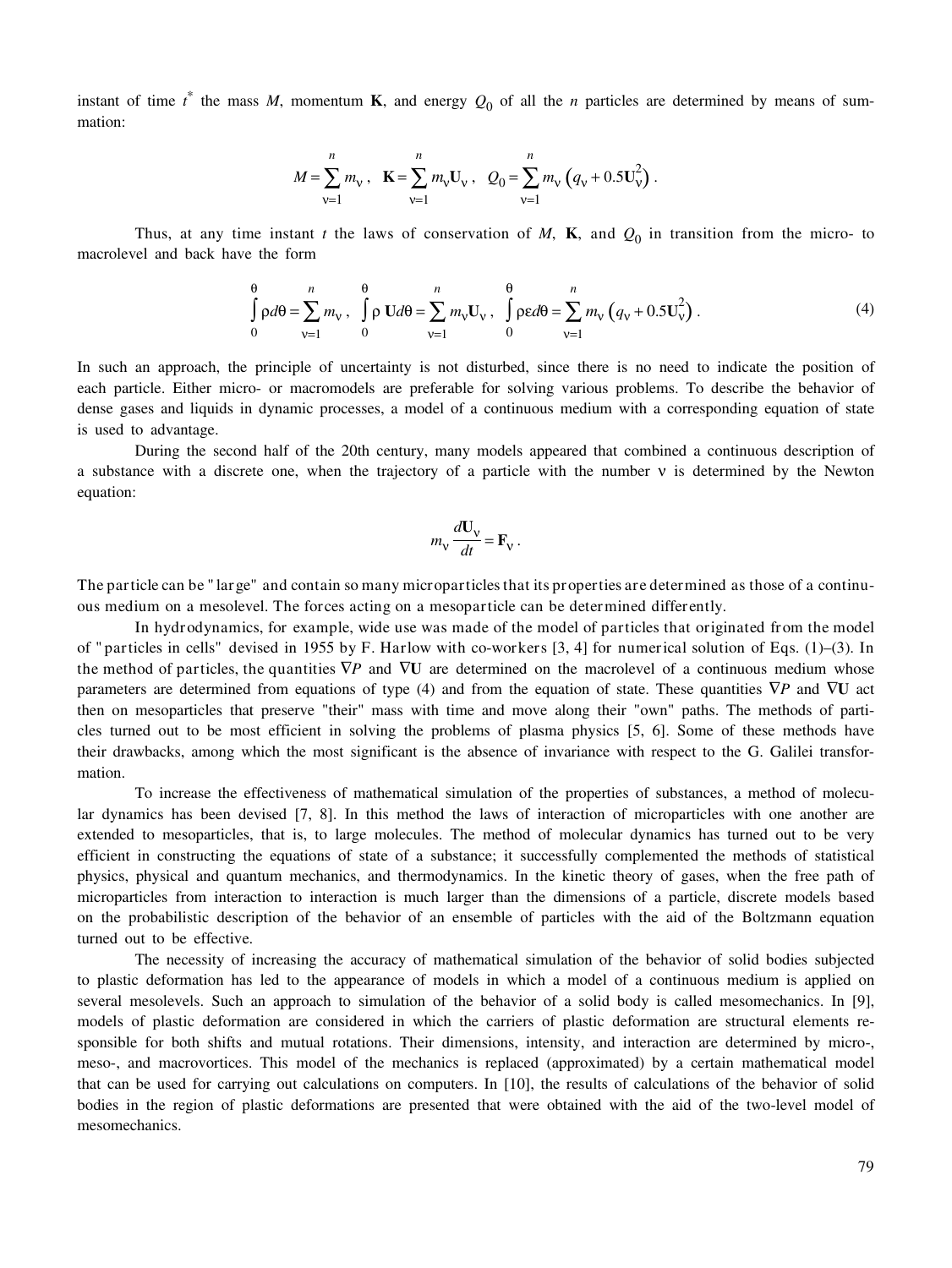In [3–8], many variants of the method of particles and of the method of molecular dynamics are described. These and other methods have again attracted attention in the recent decade on the revolutionary introduction of nanotechnology. A detailed survey of multilevel models lying between the models that describe substances on microand macrolevels is given in [11].

**The History of the Models of Multicomponent Media.** Very few pure substances exist in nature. There are mainly mixtures of substances. Substances can be mixed on both the molecular level (homogeneous mixtures) and on the level of large macroparticles (heterogeneous mixtures). Within these frames there are virtually all mixtures — multicomponent media (MCM). A continuous medium in an arbitrary volume is called [12] multicomponent if several substances  $(N > 1)$  are mixed in this volume. Each component may be in any state of aggregation: S (solid), L (liquid), G (gas), and P (plasma). Any combinations of the states of aggregation of components are possible in a multicomponent medium. Since different components of a multicomponent medium differ in heat capacities, speeds of sound, compressibilities, and in other physical characteristics, a multicomponent medium subjected to external effects usually develops a nonequilibrium state that is characterized by different pressures, temperatures, and velocities. Efforts to raise the accuracy of prediction of processes occurring in a multicomponent medium by taking into account these nonequilibrium states and describing relaxation processes sharply complicate the models. In the course of phase transitions, some components change substantially the character of their interaction with one another, forcing one to consider a multitude of properties displayed in pair interactions.

The history of devising multicomponent medium models goes back to the mid-1850's and began with the works of H. Darcy, N. E. Zhukovskii, and I. Prigogine. Vigorous development of the multicomponent medium models occurred in the mid-1950's in connection with the advent of computers. In the Soviet Union, a great contribution to the theory of a multicomponent medium was made by L. D. Landau (1945), G. S. Chernyi (1951), Kh. A. Rakhmatulin, S. S. Kutateladze (1956), V. V. Struminskii, R. I. Nigmatulin (1961), A. N. Kraiko (1965), V. P. Myasnikov (1966), V. E. Nakoryakov (1971), N. N. Yatsenko, V. M. Fomin, and R. I. Soloukhin (1976). Abroad, these were T. Cowling, R. Toupin, S. Truesdell, S. Chapman (1956), A. Green, P. Cayley, G. Cliegel, P. Naghdi (1961), G. Batchelor, G. Müller (1966), and L. Wijngaarden (1971). This, by no means complete, list shows that the most prominent scientists were long involved in developing MCM models.

The necessity of modeling the behavior of MCM arises in many areas of human activity [13]. This gives rise to the appearance of various MCM models intended for simulation of the MCM behavior on being subjected to external effects — from very simple to very complicated ones. Most often, the simplicity of a model is attained due to simplifying hypotheses. Thus, for example, in solving many problems, air (a mixture of nitrogen, oxygen, and of other gases) is considered as a single substance with its own equation of state. In this case, an MCM model is the simplest one — this is the classical equation of gas dynamics. Next in complexity are models in which in an MCM we isolate one or more components moving with the same velocity and having the same temperature and pressure. Here, for describing the mixing of components, the equation of diffusion or equation of filtration is used (the models of H. Darcy, Buckley–Leverett, et al. [12]), although the use of diffusion equations for describing the motion of components relative to one another contradicts the assumption on the equality of their velocities.

Most complete and promising are models based on the hypothesis of interpenetrating interacting continua [12–18]. The class of these models involves both simple and more complex ones. The complexity of a model depends on the simplifications made. Since models are complex, in the process of changing over from a general model to a particular one, physical controverses may arise similar to the fundamental controversy inherent in diffusion models.

At the present time, the theory of MCM models is being intensely developed. Studying and applying particular models leads to the process of accumulation of information and experience. There remain diffusion models and models based on the theory of multivelocity interacting continua. A weak spot in all of the models remains the description of the interaction of components. An advance in the theory of MCM is the solution of the problem on the agreement of the laws of conservation of components with the laws of conservation of a mixture [17]. The need for such a matching has led to the appearance of a new type of interaction of components — the cluster interaction, which is independent either of the states of aggregation of the components, or of their physical properties. Below, we will consider one of the contemporary MCM models.

**Models of Multivelocity Continua.** In multivelocity continua models, the behavior of each component is determined by conservation laws written for the macrolevel quantities. This means that for each component the transition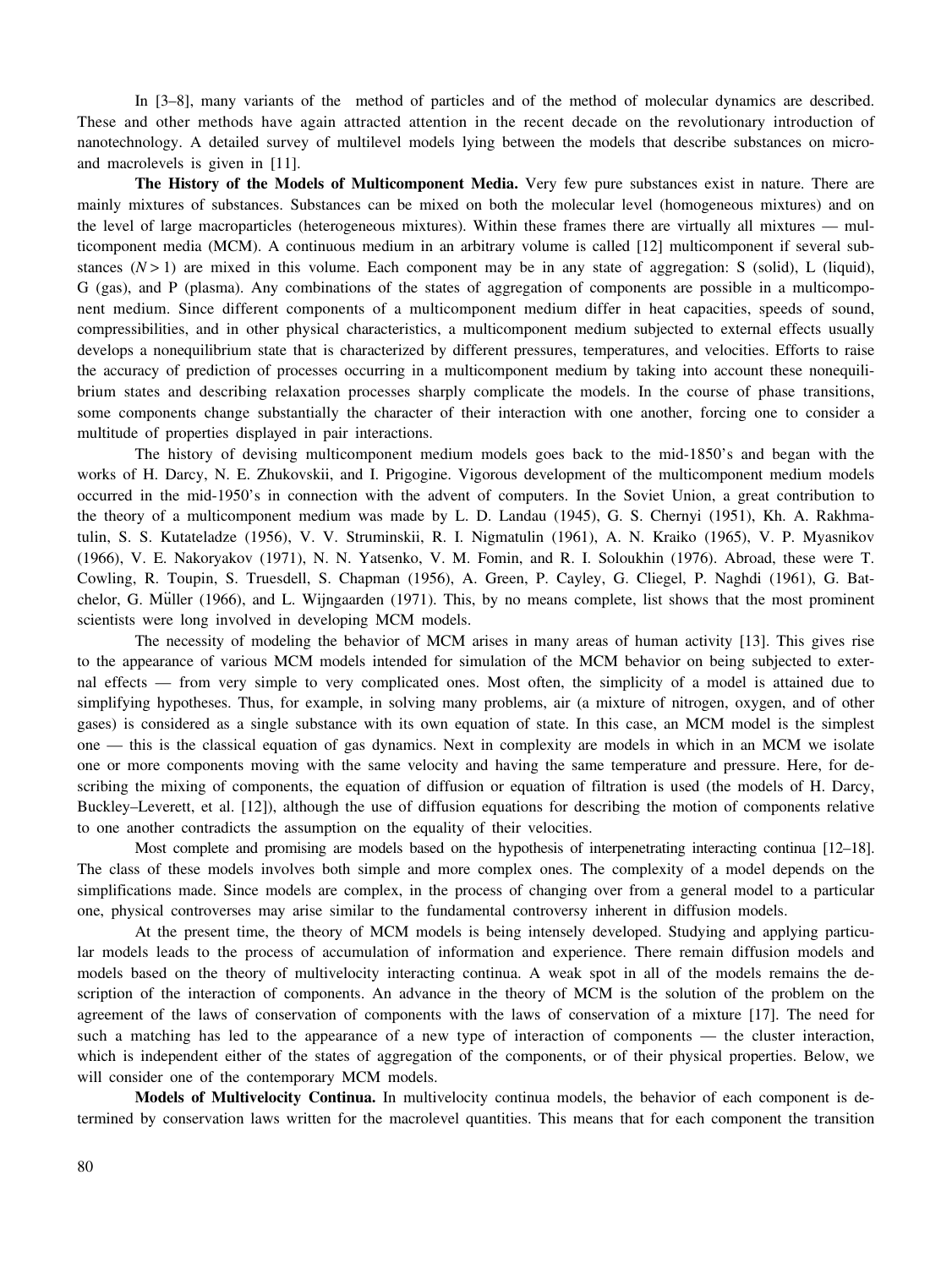from consideration on a microlevel to the macrolevel quantities has already occurred, as a result of which each component numbered *i* has the following physical characteristics: pressure  $P_i$ , temperature  $T_i$ , density  $\rho_i$ , specific internal energy  $E_i$ , velocity  $U_i$ , entropy  $S_i$ , etc. The thermodynamic characteristics of the *i*th component are interrelated by the equation of state.

We will consider the volume θ in which there is a mixture of mass *M* consisting of *N* components. We will divide *M* and  $θ$  among all the components:

$$
M = \sum_{i=1}^{N} M_i, \quad \theta = \sum_{i=1}^{N} \theta_i.
$$
 (5)

The ratios

$$
\eta_i = \frac{M_i}{M}, \quad \alpha_i = \frac{\theta_i}{\theta} \tag{6}
$$

are called [12–18] the mass and volume concentration of the *i*th component. By definition, the density is the mass of a substance in a unit volume. Consequently,

$$
\rho_i = \frac{M_i}{\theta_i}, \quad \rho = \frac{M}{\theta}, \tag{7}
$$

where  $\rho$  is the density of the mixture. Let us imagine that the mass  $M_i$  is "smeared" over the entire volume  $\theta$ . The quantity

$$
\alpha_i \,\rho_i = \frac{M_i}{\theta} \tag{8}
$$

is a virtual quantity and is called the partial density of the component *i*. From Eqs. (5)–(8) it is seen that  $\alpha_i \rho_i$  and ρ are interrelated as

$$
\alpha_i \, \rho_i = \eta_i \, \rho \,. \tag{9}
$$

For the specific volume  $V = 1/\rho$  relation (9) takes the form

$$
\alpha_i V = \eta_i V_i.
$$

From Eqs. (5), (7), and (8) it follows that the mixture density is equal to the sum of the partial densities of the components:

$$
\rho = \sum_{i=1}^{N} \alpha_i \, \rho_i \,. \tag{10}
$$

Each mixture component has the momentum  $U_iM_i$ . From the momentum conservation law at a fixed time *t* it follows that

$$
\mathbf{U}M = \sum_{i=1}^N \mathbf{U}_i M_i.
$$

Having replaced  $M_i$  by  $\eta_i M$  with the aid of (6) and dividing it by  $M$ , we obtain that the mixture velocity **U** is equal to the sum of partial velocities  $\eta_i U_i$  of the components: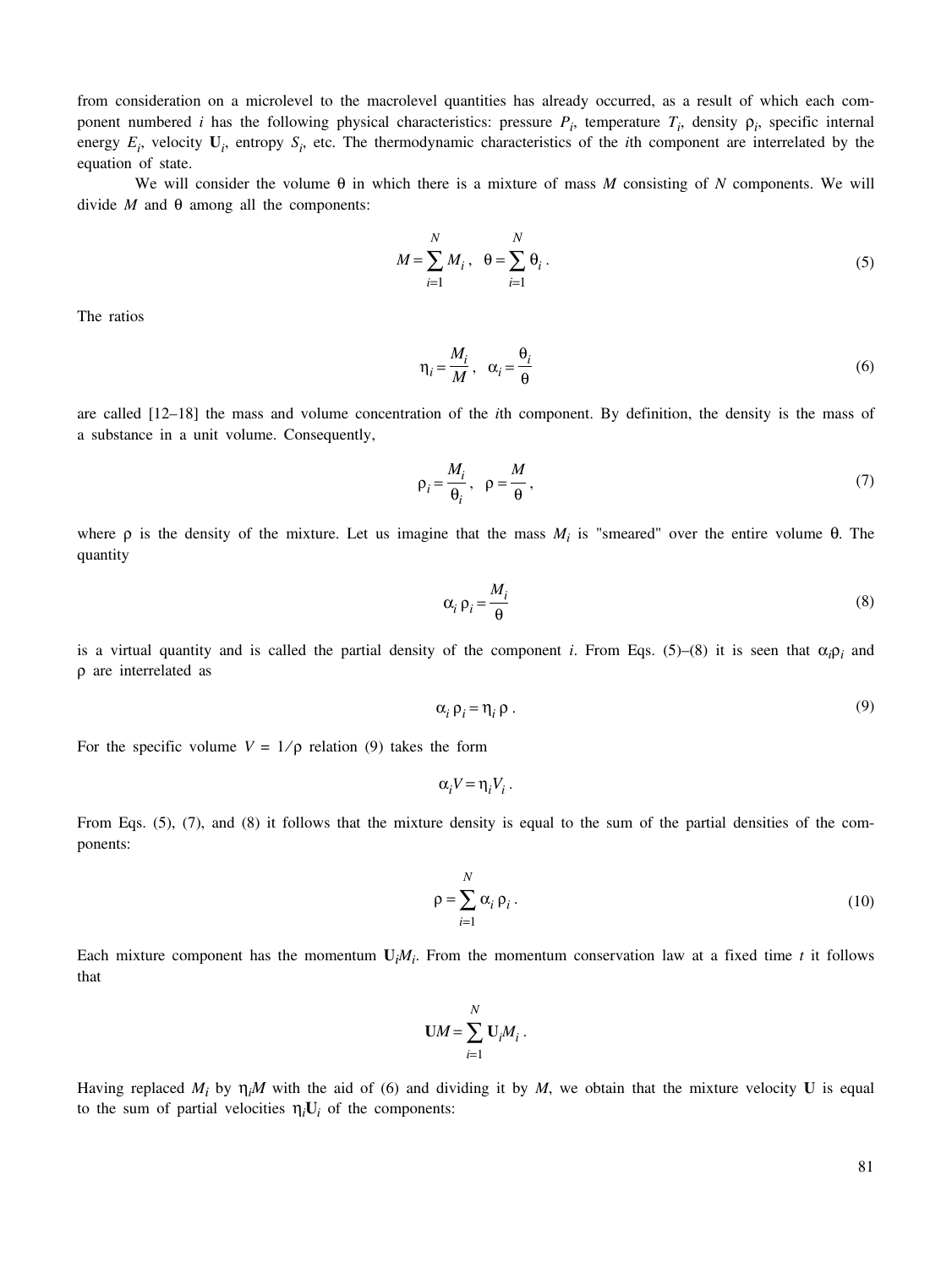$$
\mathbf{U} = \sum_{i=1}^{N} \eta_i \mathbf{U}_i \,. \tag{11}
$$

From Eqs. (9) and (11) it follows that the specific momentum of the mixture ρ**U** is equal to the sum of the specific momenta of the components:

$$
\rho \mathbf{U} = \sum_{i=1}^{N} \alpha_i \, \rho_i \mathbf{U}_i \,. \tag{12}
$$

The total specific energy of the mixture ε consists of the specific internal energy *E* and specific kinetic energy 0.5**U**<sup>2</sup> . A similar coupling exists also for the *i*th component:

$$
\varepsilon = E + 0.5 \mathbf{U}^2 \,, \quad \varepsilon_i = E_i + 0.5 \mathbf{U}_i^2 \,. \tag{13}
$$

From the energy conservation law at a fixed time it follows that

$$
\varepsilon M = \sum_{i=1}^N \varepsilon_i M_i \, .
$$

After division by *M* and use of (6) we obtain that the total specific energy of the mixture is equal to the sum of partial total specific energies of the components:

$$
\varepsilon = \sum_{i=1}^{N} \eta_i \varepsilon_i \,. \tag{14}
$$

From Eqs. (13) and (14) it follows that

$$
E = \sum_{i=1}^{N} \eta_i \left( E_i + 0.5 \mathbf{U}_i^2 - 0.5 \mathbf{U}^2 \right). \tag{15}
$$

In the process of relaxation of velocities,  $U_i \neq U$ , hence the internal specific energy of the mixture is not equal to the sum of partial internal energies of the components. It can be easily verified that expression (15) for *E* is not invariant with respect to the Galilei transformation. We will transform Eq. (15) so that it is independent of the choice of the coordinate system moving with a constant velocity. We will multiply (11) by **U** and write the resulting equation in the form

$$
\sum_{i=1}^{N} \eta_i \mathbf{U}^2 = \sum_{i=1}^{N} \eta_i \left( 2\mathbf{U}_i \mathbf{U} - \mathbf{U}^2 \right).
$$
 (16)

Putting (16) into (15), we obtain an expression for *E* that satisfies the Galilei transformation:

$$
E = \sum_{i=1}^{N} \eta_i (E_i + H_i),
$$
 (17)

where

$$
H_i = 0.5 \left(\mathbf{U} - \mathbf{U}_i\right)^2.
$$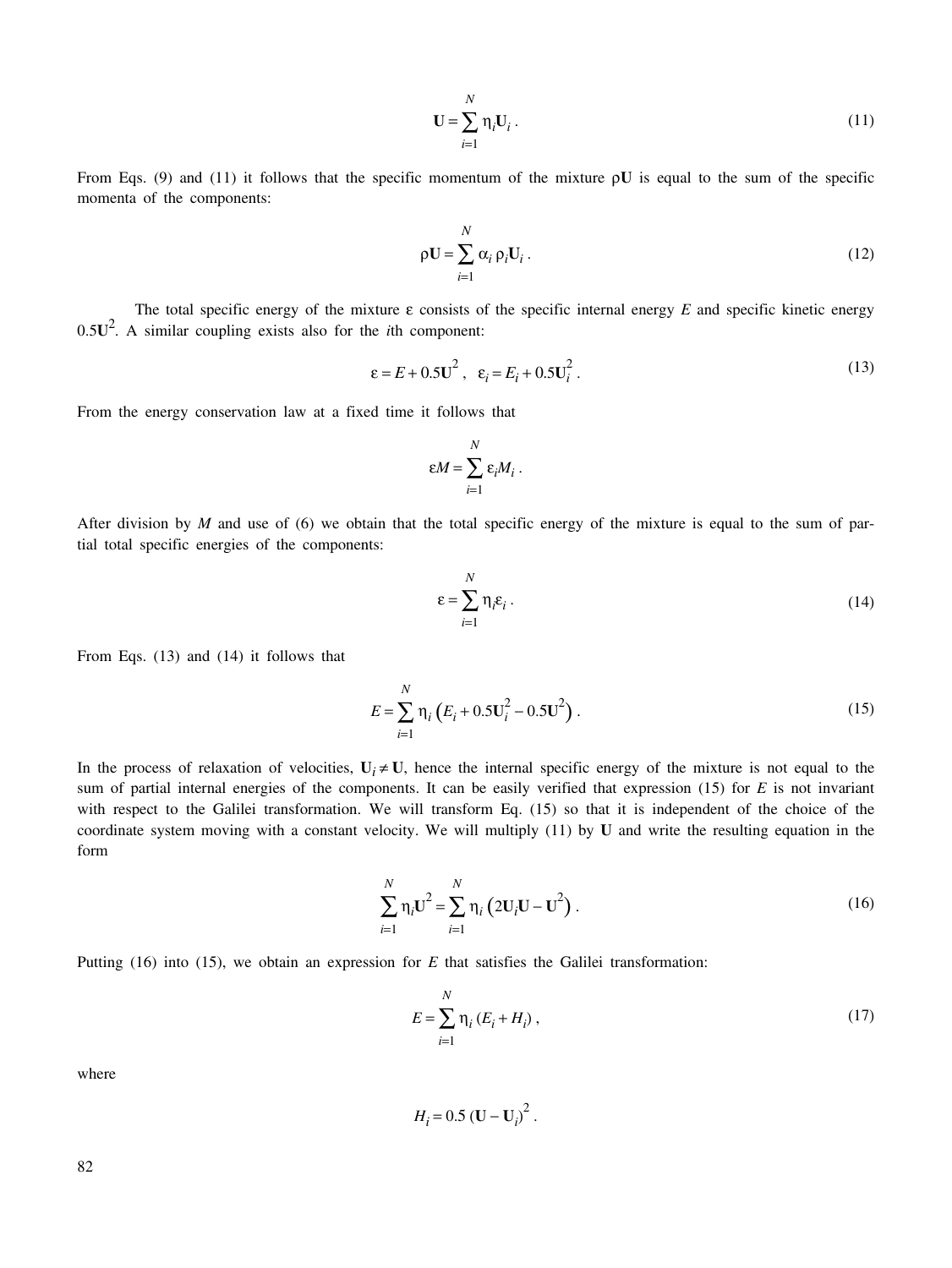We will call quantity  $H = \sum$ *i*=1 *N*  $\eta_i H_i$  the nonequilibrium kinetic energy of the mixture. In the process of relaxa-

tion of velocities, when  $U - U_i \rightarrow 0$ , this energy goes over into the internal energy, which increases in this way.

The physical quantities  $P_i$ ,  $\rho_i$ ,  $E_i$ ,  $T_i$ ,  $U_i$  and others are quantities of the macrolevel of the *i*th component, whereas the partial quantities  $\alpha_i \rho_i$ ,  $\alpha_i P_i$ ,  $\eta_i U_i$ ,  $\eta_i E_i$ ,  $\eta_i \varepsilon_i$  and others describe its behavior as that of a continuous medium. However, each component is a structural element of the mixture. Thus, the indicated quantities relative to the mixture are quantities of the intermediate level — the mesolevel. The quantities of the macrolevel that characterize the behavior of the mixture result from the quantities of the mesolevel as follows from Eqs. (10), (11), (14), and (17).

**Interaction of Components.** A multicomponent mixture can be in a nonequilibrium state. The conditions of the mixture equilibrium have the form

$$
P_i = P_j \,, \quad T_i = T_j \,, \quad \mathbf{U}_i = \mathbf{U}_j \,.
$$

If at least one of these conditions is not fulfilled, the mixture is nonequilibrium. Relaxation processes of the establishment of equilibrium in which the components exchange momentum and energy occur in the mixture.

For a long time, when models of multicomponent media were constructed, only pair interactions were considered, in the process of which the *i*th and *j*th components interact independently of the remaining components [12, 14–16, 18]. In the case where  $U_i \neq U_j$ , the momentum exchange is determined most often by the vector

$$
\overline{\mathbf{R}}_{ij} = a_{ij} (\mathbf{U}_j - \mathbf{U}_i) / \tau_{ij}^U.
$$
 (18)

The functions  $a_{ij}$  and  $\tau_{ij}^U$  depend on the degree of mixture heterogeneity, on the properties of the *i*th and *j*th components, on the dimensions and shape of the particles of the components, on the speed of sound, compressibility, the equations of state of the components, on the states of aggregation of components, and their adhesion properties so that they satisfy the Onsager reciprocity condition:

$$
a_{ij} = a_{ji} , \quad \tau_{ij}^U = \tau_{ji}^U ,
$$

as a result of which the vector **R** satisfies the condition

$$
\mathbf{R}_{ij} = -\mathbf{R}_{ji} \,. \tag{19}
$$

The specific form of these relations is established with allowance for the conditions of each specific problem. Often, in order to justify them, an elementary two-component cell is constructed. The order of the subscripts *ij* points to the fact that the *i*th component acts on the *j*th one. The action experienced by the *i*th component from all the *N* components, i.e., from the mixture, is determined by summation over *j*:

$$
\mathbf{R}_i = \sum_{j=1}^N \alpha_j \mathbf{R}_{ji}.
$$

By virtue of conditions (19), the vector **R** acting on the mixture from the side of all the components turns out to be equal to zero:

$$
\mathbf{R} = \sum_{j=1}^{N} \sum_{i=1}^{N} \alpha_i \alpha_j \mathbf{R}_{ij} = 0.
$$
 (20)

Analogous reasoning relates also to the scalar function Φ*ij* that describes the energy exchange between the *i*th and *j*th components. According to [17], we will write this function in the form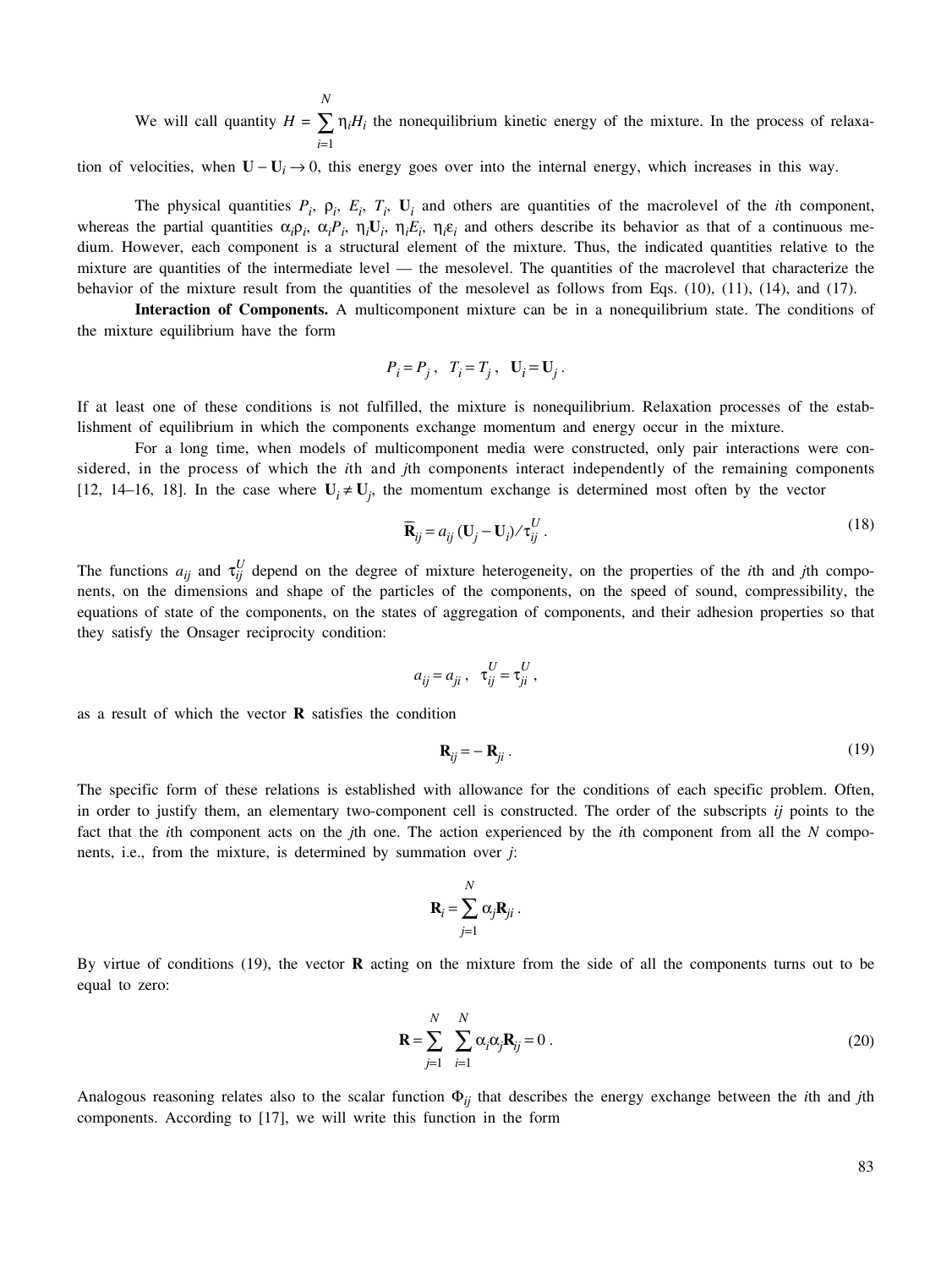$$
\Phi_{ji} = \frac{b_{ji}}{\tau_{ji}} (P_j - P_i) + \frac{c_{ji}}{\tau_{ji}} (\alpha_i \rho_i C_{vi} + \alpha_j \rho_j C_{vj}) (T_j - T_i),
$$
\n(21)

where  $b_{ij} = b_{ji}$ ,  $c_{ij} = c_{ji}$ ,  $\tau_{ij}^P = \tau_{ji}^P$ ,  $\tau_{ij}^T = \tau_{ji}^T$ , and  $\Phi_{ij} = -\Phi_{ji}$ ,  $C_V$  is the specific heat at constant volume. The functions *bij* and *cij* are dimensionless. Just as *aij*, they depend on the degree of heterogeneity and on the properties of the *i*th and *j*th components. The energy flux to the *i*th component from the side of the remaining mixture components are obtained by summation:

$$
\Phi_i = \sum_{j=1}^N \alpha_j \Phi_{ji} .
$$

The energy flux acting on the mixture from the side of all the components is equal to zero:

$$
\Phi = \sum_{i=1}^{N} \sum_{j=1}^{N} \alpha_i \alpha_j \Phi_{ij} = 0.
$$
\n(22)

Equations (20) and (22) represent a principal specific feature of the model of pair interactions.

**Laws of Conservation of the** *i***th Component.** We will write the laws of mass, momentum, and energy conservation of an ideal continuous medium without thermal conductivity in the form

$$
\frac{\partial}{\partial t} \left( \alpha_i \, \rho_i \right) + \nabla \left( \alpha_i \, \rho_i \mathbf{U}_i \right) = 0 \,, \tag{23}
$$

$$
\frac{\partial}{\partial t} \left( \alpha_i \, \rho_i \mathbf{U}_i \right) + \nabla \alpha_i P_i + \sum_{k=1}^3 \frac{\partial}{\partial x_k} \left( \alpha_i \, \rho_i \mathbf{U}_i U_{ik} + \alpha_i \mathbf{F}_{ik} \right) - \alpha_i \mathbf{R}_i = 0 \,, \tag{24}
$$

$$
\frac{\partial}{\partial t} \left( \alpha_i \, \rho_i \varepsilon_i \right) + \nabla \left( \alpha_i \mathbf{U}_i \left( P_i + \rho_i \varepsilon_i \right) \right) + \sum_{k=1}^3 \frac{\partial}{\partial x_k} \left( \alpha_i \mathbf{F}_{ik} \mathbf{U}_i \right) + \nabla \alpha_i \mathbf{Q}_i - \alpha_i \Phi_i = 0 \tag{25}
$$

The system of equations  $(23)$ – $(25)$  should be supplemented with the equation of state in the form

$$
P_i = P_i \left( \rho_i, E_i \right), \quad T_i = T_i \left( \rho_i, E_i \right) \tag{26}
$$

and with  $\varepsilon_i$  expressed in terms of  $E_i$  and  $0.5U_i^2$ :

$$
\varepsilon_i = E_i + 0.5 \mathbf{U}_i^2 \,. \tag{27}
$$

As compared to [12], [14–16], the new quantities in these equations are the vector  $\mathbf{F}_{ik}$  formed by the elements of the *k*th line of the tensor  $F_i$  and the vector  $Q_i$ .

Equations (23)–(27) are closed by the equation for the volume concentration  $\alpha_i$ .

**Mixture Conservation Laws.** The quantities of the macrolevel *P*,  $\rho$ , *E*, **U**,  $\varepsilon$ , and *T* are the characteristics of a certain continuous medium (mixture). We will write the mass, momentum, and energy conservation laws for a mixture of real substances without heat conduction. They have the form

$$
\frac{\partial \rho}{\partial t} + \nabla \rho \mathbf{U} = 0 \tag{28}
$$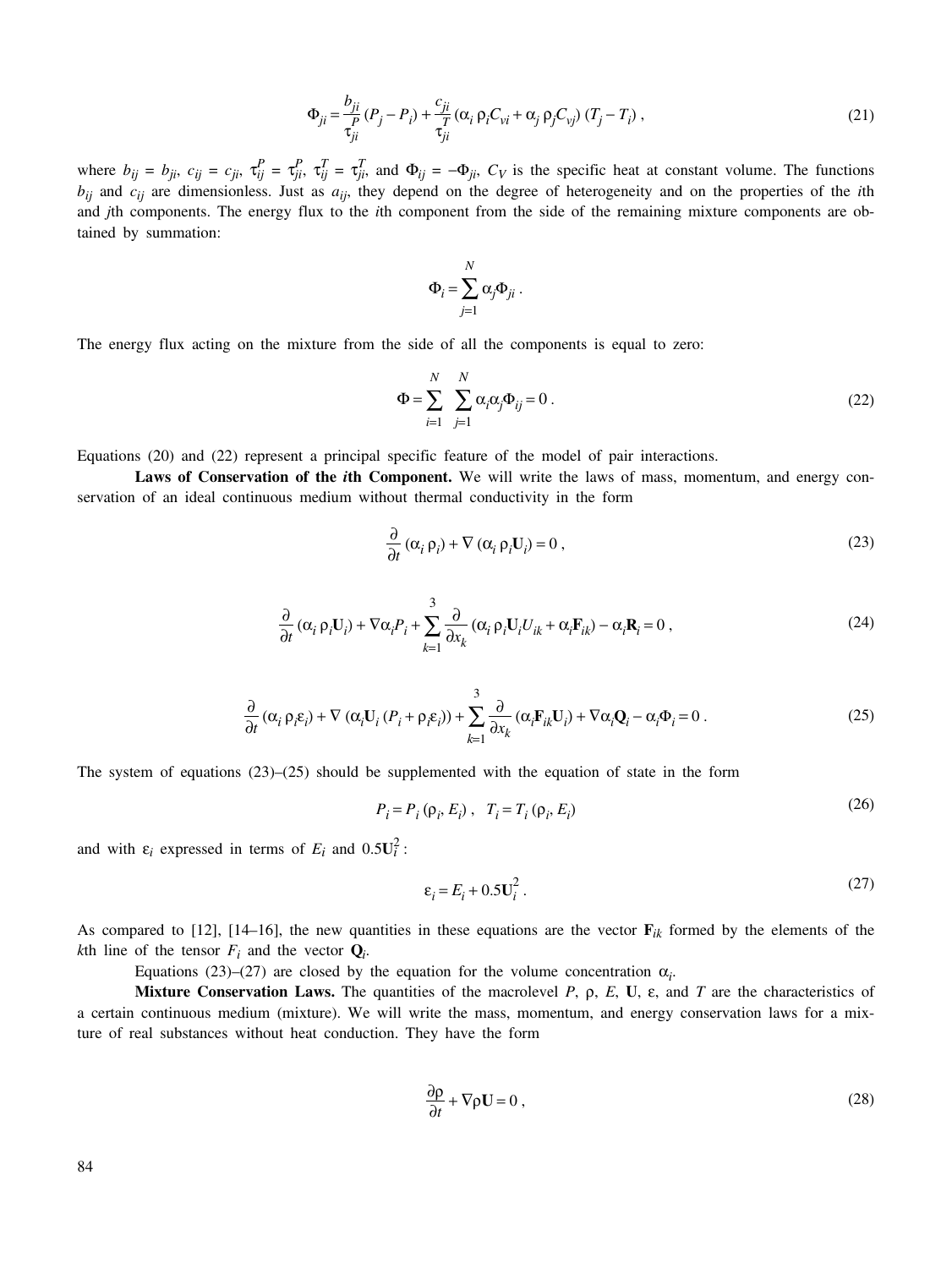$$
\frac{\partial}{\partial t} (\rho \mathbf{U}) + \mathbf{U} \nabla (\rho \mathbf{U}) + \rho (\mathbf{U} \nabla) \mathbf{U} + \nabla P + \sum_{k=1}^{3} \frac{\partial}{\partial x_k} \mathbf{F}_k = 0, \qquad (29)
$$

$$
\frac{\partial}{\partial t} (\rho \varepsilon) + \nabla \mathbf{U} (P + \rho \varepsilon) + \sum_{k=1}^{3} \frac{\partial}{\partial x_k} (\mathbf{U} \mathbf{F}_k) + \nabla \mathbf{Q} = 0.
$$
 (30)

Within the framework of the hypotheses adopted above, the equation of state of a mixture does not exist. The interaction tensor *F* and the energy flux **Q** must be such that the mixture conservation laws could be coordinated with the conservation laws of the components, i.e., that they could be obtained by summing up the laws of the conservation of components.

**Necessary Conditions for the Consistency of Conservation Laws.** In the absence of chemical reactions the laws of mass conservation of the *i*th component and of the mixture have the form of Eqs. (23) and (28). Since Eqs. (10) and (12) are valid, summation of Eq. (23) yields (28). Thus, the mass conservation laws of a mixture result from summation of the mass conservation laws of components without any necessary or sufficient conditions.

We will sum the momentum conservation law of the motion of the *i*th component over *i*:

$$
\sum_{i=1}^{N} \left( \frac{\partial \alpha_i \rho_i \mathbf{U}_i}{\partial t} + \sum_{k=1}^{3} \frac{\partial}{\partial x_k} (\alpha_i \rho_i \mathbf{U}_i U_{ik} + \alpha_i \mathbf{F}_{ik}) + \nabla \alpha_i P_i \right) = 0.
$$
\n(31)

With the aid of Eqs. (12) and the equation

$$
P = \sum_{i=1}^{N} \alpha_i P_i
$$

we transform Eq. (31) to give

$$
\frac{\partial}{\partial t} (\rho \mathbf{U}) + \mathbf{U} \nabla (\rho \mathbf{U}) + \rho (\mathbf{U} \nabla) \mathbf{U} + \nabla P + \sum_{k=1}^{3} \frac{\partial}{\partial x_k} \mathbf{F}_k + \omega_1 = 0,
$$
\n(32)

where

$$
\omega_1 = \sum_{k=1}^3 \frac{\partial}{\partial x_k} \left( \sum_{i=1}^N (\alpha_i \, \rho_i U_i U_{ik} + \alpha_i \mathbf{F}_{ik}) - \mathbf{F}_k - \rho U U_k \right) = 0 \tag{33}
$$

From comparison Eqs. (32) and (29) it follows that the necessary condition for obtaining the momentum conservation law of a mixture by summing over all the components of Eqs. (24) has the form  $\omega_1 = 0$ . The force  $\alpha_i \mathbf{F}_{ik}$  acts on the *i*th component from the side of the mixture as a totality of components. The force  $\mathbf{F}_k$  is the resultant of the forces with which each component acts on the mixture. According to Newton's third law

$$
\mathbf{F}_k = -\sum_{i=1}^N \alpha_i \mathbf{F}_{ik} \,. \tag{34}
$$

Substituting (34) into (33) and equating  $\omega_1$  to zero, we obtain the equation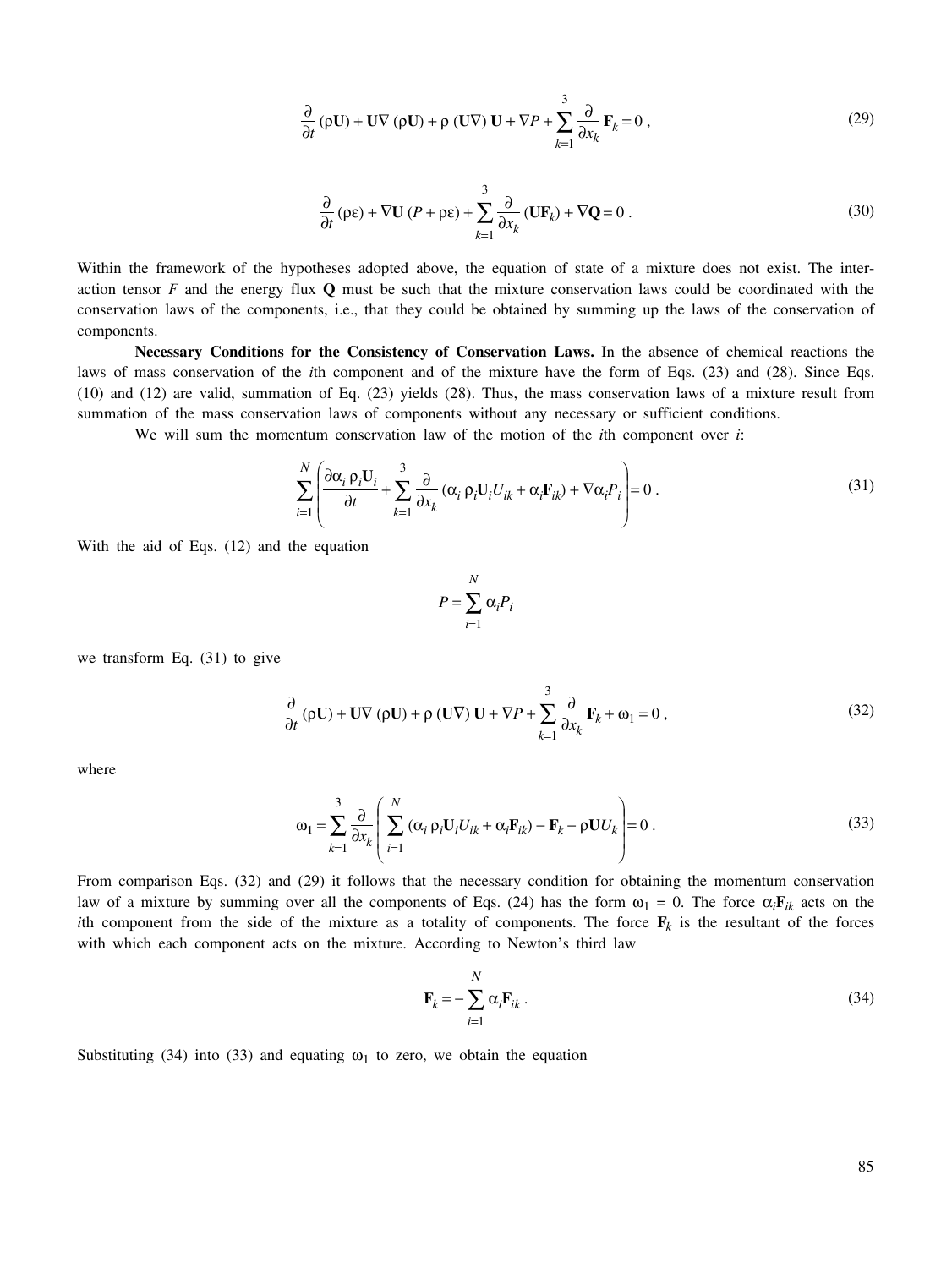$$
\sum_{k=1}^{3} \frac{\partial}{\partial x_k} \left( \sum_{i=1}^{N} \left( 2\alpha_i \mathbf{F}_{ik} + \alpha_i \, \rho_i \mathbf{U}_i U_{ik} \right) - \rho \mathbf{U} U_k \right) = 0 \tag{35}
$$

With the aid of Eq. (12) we represent  $\rho U U_k$  as a sum over the components

$$
\rho \mathbf{U} U_k = \sum_{i=1}^N \alpha_i \, \rho_i \left( (\mathbf{U}_i - \mathbf{U}) \, U_k + \mathbf{U} U_{ik} \right). \tag{36}
$$

Equations (35) and (36) yield the equation

$$
\sum_{k=1}^{3} \frac{\partial}{\partial x_k} \left( \sum_{i=1}^{N} \left( 2\alpha_i \mathbf{F}_{ik} + \alpha_i \, \rho_i \left( \mathbf{U}_i - \mathbf{U} \right) \left( U_{ik} - U_k \right) \right) \right) = 0 \, .
$$

Equating each term to zero in the sum over *i*, we obtain the following expression for the vector  $\mathbf{F}_{ik}$ :

$$
\mathbf{F}_{ik} = -0.5 \rho_i (\mathbf{U} - \mathbf{U}_i) (U_k - U_{ik}).
$$
\n(37)

The *i*th component experiences the force  $\alpha_i \mathbf{F}_{ik}$  acting from the side of the mixture over the area orthogonal to the *Ok* axis.

Next, we will consider the energy conservation law. We will sum up (25) over all the components, then add and subtract the value

$$
\nabla (P\mathbf{U} + \rho \varepsilon \mathbf{U} + \mathbf{Q}) + \sum_{k=1}^{3} \frac{\partial}{\partial x_k} \mathbf{F}_k \mathbf{U}
$$

and bring the resulting equation to the form

$$
\frac{\partial}{\partial t} (\rho \varepsilon) + \nabla U (P + \rho \varepsilon) + \nabla Q + \sum_{k=1}^{3} \frac{\partial}{\partial x_k} \mathbf{F}_k U + \omega_2 = 0,
$$
\n(38)

where

$$
\omega_2 = \sum_{i=1}^N \sum_{k=1}^3 \frac{\partial}{\partial x_k} \left( \alpha_i \left( (P_i + \rho_i \varepsilon_i) \left( U_{ik} - U_k \right) + Q_{ik} + \mathbf{F}_{ik} \left( \mathbf{U}_i + \mathbf{U} \right) \right) \right) - \nabla \mathbf{Q} \,. \tag{39}
$$

From a comparison of Eq. (38) with the energy conservation law of the mixture (30), it is seen that the prerequisite for obtaining the energy conservation law of a mixture by means of summing up the energy conservation laws of components has the form  $\omega_2 = 0$ .

Expression (39) involves the vector  $Q$  and vectors  $Q_i$ . The vector  $Q$  represents an energy flux directed to the mixture from all the components, and the vector  $\alpha_i \mathbf{Q}_i$  represents an energy flux directed to the *i*th component. According to the energy conservation law, the following should hold:

$$
\mathbf{Q} = -\sum_{i=1}^{N} \alpha_i \mathbf{Q}_i \,. \tag{40}
$$

Equations (13), (37), (39), and (40) and the condition  $\omega_2 = 0$  yield the equation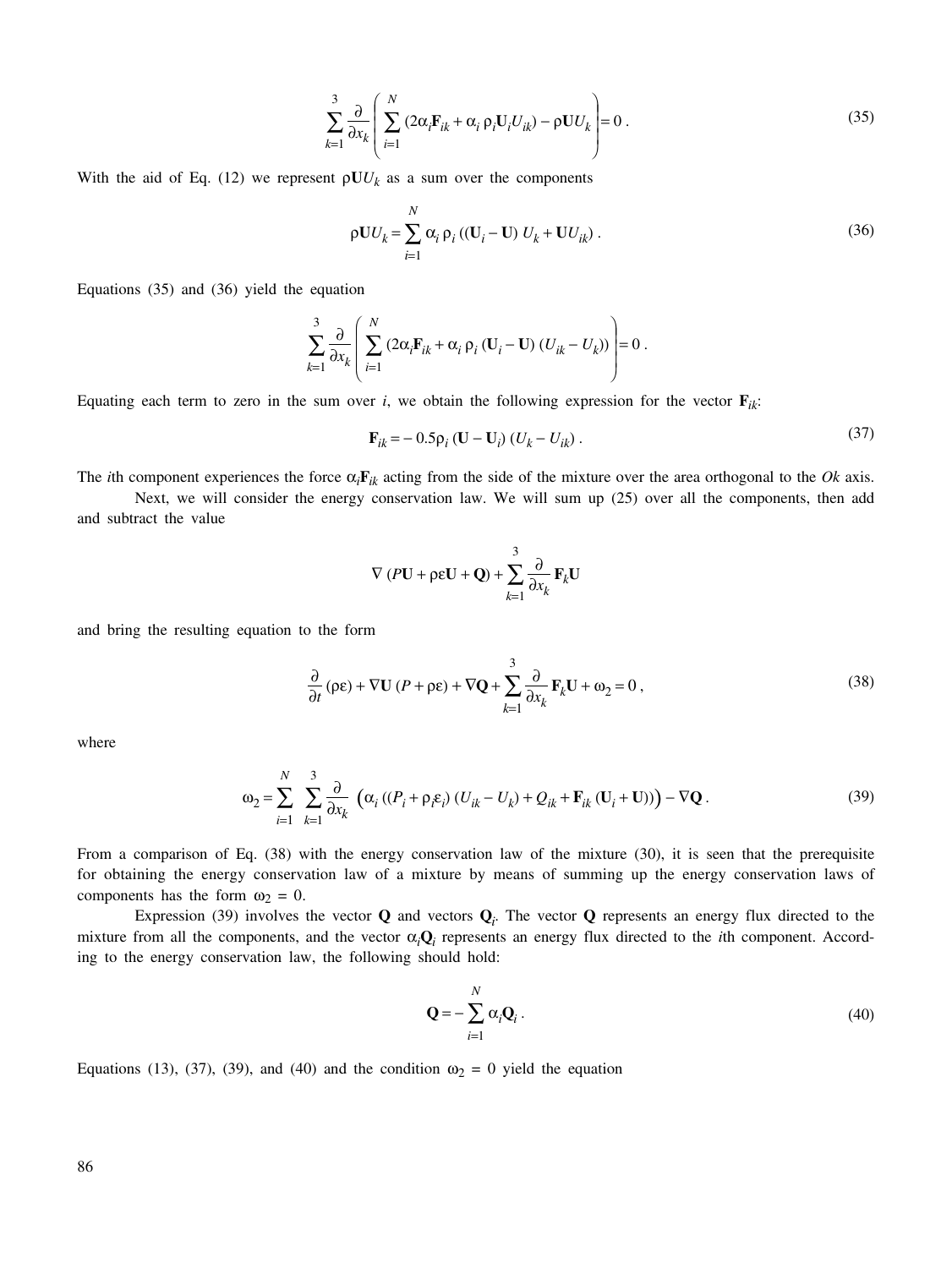$$
\sum_{i=1}^N \left( \nabla \left( 2\alpha_i \mathbf{Q}_i - \alpha_i \left( \mathbf{U} - \mathbf{U}_i \right) \left( P_i + \rho_i E_i \right) \right) \right) = 0.
$$

Equating each term to zero, we obtain an expression for the energy flux:

$$
Q_i = 0.5 (U - U_i) (P_i + \rho_i E_i).
$$
 (41)

The model considered contains a new type of interaction of components — cluster interaction or interaction of each component with the mixture as a whole. This form of interaction is described by universal forces  $\mathbf{F}_{ik}$  (37) and energy fluxes  $Q_i$  (41), which are independent either of the physical properties of the components or of their equations of state. The model is based on two requirements: strict fulfillment of conservation laws and the observance of the invariance with respect to the Galilei transformation.

**Closure of the System of Equations.** The system of equations of the *i*th component contains 11*N* independent quantities:

$$
P_i, \rho_i, E_i, \varepsilon_i, T_i, \mathbf{U}_i, \alpha_i, \mathbf{R}_i, \Phi_i, \mathbf{F}_{ik}, \mathbf{Q}_i
$$

and 10*N* independent equations:

a) 3*N* conservation laws (28)–(30);

- b) *N* equations that connect the specific values of the total, internal, and kinetic energies (27);
- c) 2*N* equations of state (26);

d) 4*N* equations for the interaction functions (18), (21), (37), and (41).

For the system of equations to be closed, the above-indicated equations should be supplemented with *N* equations to determine  $\alpha_i$ . These equations must not depend on the already available equations.

As the first step, we will differentiate the equation

$$
\sum_{i=1}^{N} i \alpha_i = 1
$$

along the trajectory of the mixture:

$$
\sum_{i=1}^{N} \left( \frac{\partial \alpha_i}{\partial t} + \mathbf{U} \nabla \alpha_i \right) = 0 \tag{42}
$$

The resulting equation (42) is invariant with respect to the Galilei transformation. Each term in it is not equal to zero, since  $\alpha_i$  changes with time along the mixture trajectory. To Eq. (42) we will add the function  $\Omega_i$ , which satisfies the following conditions:

1) the function  $\Omega_i$  should be invariant with respect to the Galilei transformation;

2) the sum  $\Omega_i$  should be equal to zero:

$$
\sum_{i=1}^{N} \Omega_i = 0 \tag{43}
$$

After summation of Eqs. (42) and (43), we obtain the equation

$$
\sum_{i=1}^{N} \left( \frac{\partial \alpha_i}{\partial t} + \mathbf{U} \nabla \alpha_i + \Omega_i \right) = 0 \tag{44}
$$

87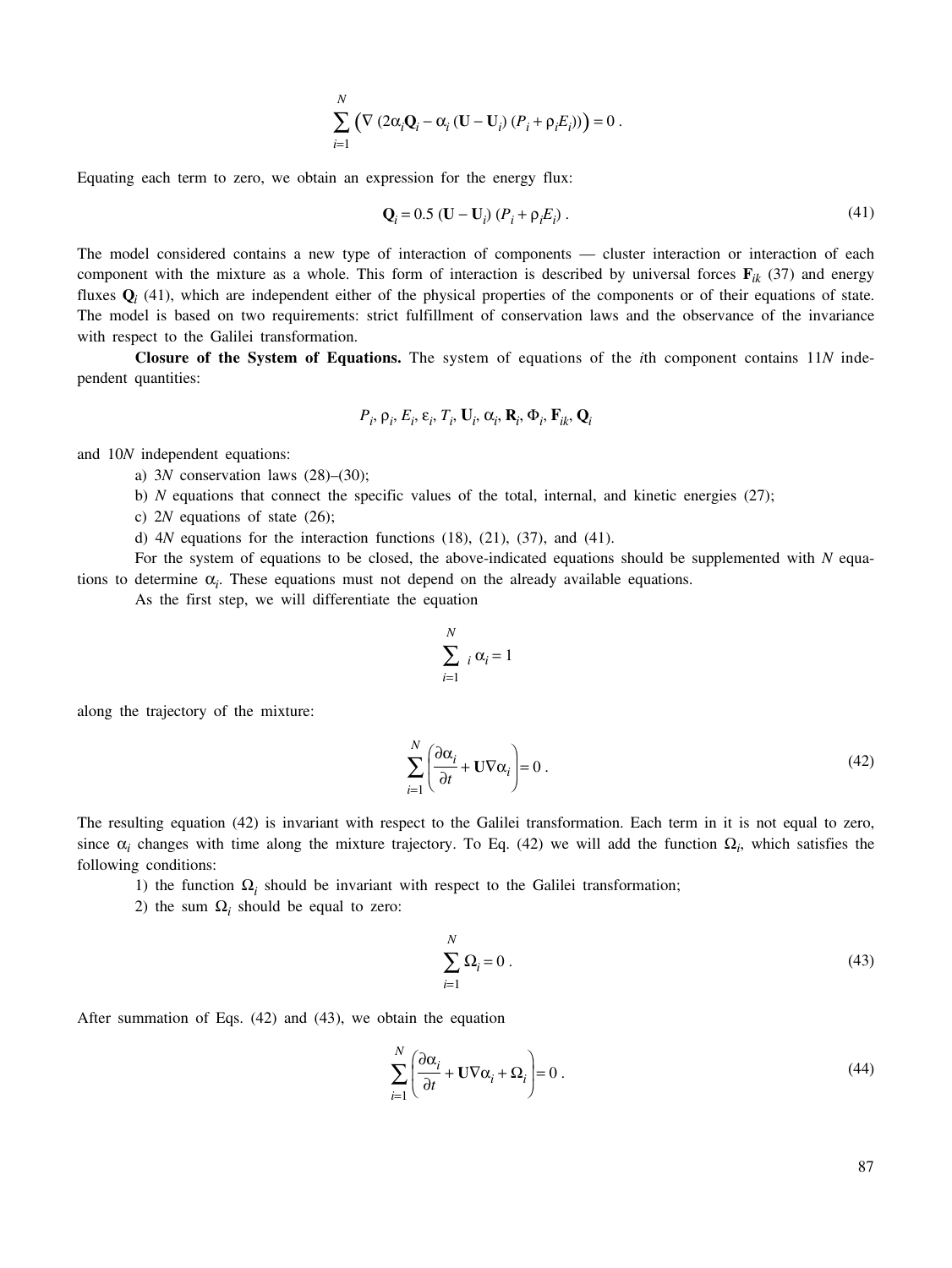The next condition that should be satisfied by the function  $\Omega_i$  is that it must convert each term of the sum in (44) into zero. Thus, to determine  $\alpha_i$  we obtain the equation

$$
\frac{\partial \alpha_i}{\partial t} + \mathbf{U} \nabla \alpha_i + \Omega_i = 0 \tag{45}
$$

The volume concentration  $\alpha_i$  depends on the interaction of components. The two functions  $\mathbf{R}_i$  and  $\Phi_i$  that describe pair interactions of components satisfy the above-enumerated requirements. Since Eq. (45) is scalar, it is natural to take the function  $\Omega_i$  in the form close to that of the function  $\Phi_i$ . These functions have different dimensions, since they are terms of different equations. To determine the differences between them, we will consider the simplest system consisting of two plane layers of different substances located between two rigid walls orthogonal to the *Ox* axis. Each layer is characterized by a set of physical parameters  $P_1$ ,  $\rho_1$ ,  $E_1$ ,  $c_1$ , and  $P_r$ ,  $\rho_r$ ,  $E_r$ ,  $c_r$  and has thickness  $\Delta x_1$  and  $\Delta x_r$ . The velocities are equal to zero, whereas the pressures are different at  $t = 0$ . Therefore, when  $t > 0$ , the contact boundary will start to move with velocity

$$
U_{\rm c,b} \approx -\frac{2\,(P_{\rm r}-P_{\rm l})}{h_{\rm r}-h_{\rm l}}\,t\,,\tag{46}
$$

where  $h_r = \rho_r \Delta x_r$ ,  $h_l = \rho_l \Delta x_l$ . According to the problem, conditions  $\Delta x_l$  and  $\Delta x_r$  change so that  $\Delta x_l + \Delta x_r$  = const. Let us introduce the average volume concentration of the right and left substance:

$$
\alpha_{\rm l} = \frac{\Delta x_{\rm l}}{\Delta x_{\rm l} + \Delta x_{\rm r}}, \quad \alpha_{\rm r} = \frac{\Delta x_{\rm r}}{\Delta x_{\rm l} + \Delta x_{\rm r}}.
$$
\n(47)

From Eqs. (46) and (47) there follows the equation

$$
\frac{\partial \alpha_1}{\partial t} \approx -\frac{2\left(P_r - P_l\right)t}{\left(\Delta x_l + \Delta x_r\right)\left(h_l + h_r\right)}\,. \tag{48}
$$

.

In the acoustic approximation we will express  $\Delta x$  and *h* in terms of the speed of sound and relaxation time τ:

$$
\Delta x_1 + \Delta x_r \approx (c_1 + c_r) \tau, \quad h_1 + h_r \approx (\rho_1 c_1 + \rho_r c_r) \tau,
$$

and we will consider that the time *t* is proportional to the time of relaxation  $t \approx b\tau$ . With these hypotheses Eq. (48) will take the form

$$
\frac{\partial \alpha_1}{\partial t} \approx -\frac{(P_{\rm r} - P_{\rm l}) b}{(c_{\rm r} + c_{\rm l}) (\rho_{\rm r} c_{\rm r} + \rho_{\rm l} c_{\rm l}) \tau}
$$

With allowance for the foregoing we will multiply the function  $\Phi_{ij}$  (23) by the function

$$
f_{ij} = \frac{1}{(c_i + c_j) (\rho_i c_i + \rho_j c_j)},
$$

as a result of which the quantity  $\Omega_i$  will take the form

$$
\Omega_i = \alpha_i \sum_{j=1}^N \alpha_j f_{ij} \Phi_{ij}.
$$

**Molecular-Kinetic Justification of the Force of Cluster Interaction.** The expressions for  $\mathbf{F}_{ik}$  and  $\mathbf{Q}_i$  were obtained on the macrolevel as the necessary conditions of coordination of the conservation laws of the components and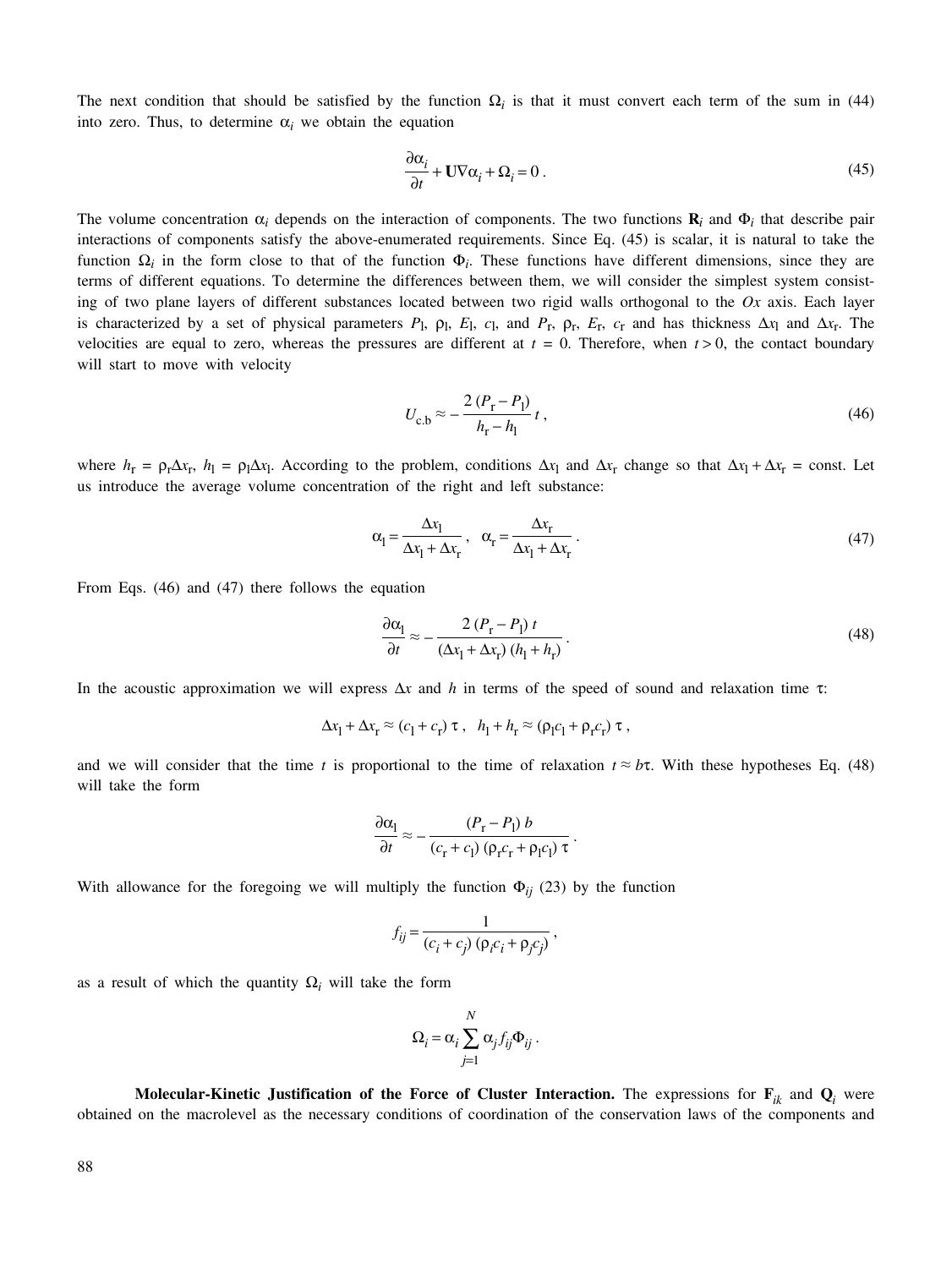mixture. We will obtain an expression for the forces  $\mathbf{F}_{ik}$  by a quite different method applied for determining the equation of state of an ideal gas.

The relationship between the pressure and internal specific energy is determined in this method as the result of the interaction of molecules with the vessel walls. For transition from the microlevel of molecules to the macrolevel of a component, we will make some assumptions as suggested in physics textbooks [19–21]:

1) the molecules have a mass and do not have a volume;

2) the molecules move at random and each molecule has its own velocity;

3) the molecules do not interact with one another and interact only with the walls of the vessel in which they reside.

Let each component be an ideal gas. Its molecules have mass  $m_{vi}$  and velocity  $U_{vi}$ . The mass and the values of the density  $\rho_i$  and velocity  $U_i$  of the gas are defined by the equations

$$
M_{i} = \sum_{v=1}^{n_{i}} m_{vi}, \quad \rho_{i} = \frac{M_{i}}{\theta_{i}}, \quad \mathbf{U}_{i} = \sum_{v=1}^{n_{i}} \eta_{vi} \mathbf{U}_{vi}, \tag{49}
$$

where  $\eta_{vi}$  is the mass concentration of the vth molecule in the gas *i*. The velocity  $U_i$  determines the kinetic energy of the *i*th component, which is smaller than the full kinetic energy of all *ni* molecules. Their difference divided by *Mi* determines the specific internal energy:

$$
E_{i} = \sum_{v=1}^{n_{i}} 0.5 \eta_{vi} (\mathbf{U}_{vi} - \mathbf{U}_{i})^{2}.
$$
 (50)

Assuming that the collisions of molecules with the vessel walls are elastic, we will obtain an expression for the force acting on the gas from the side of a unit area of the faces  $S_x$ ,  $S_y$ ,  $S_z$  orthogonal to  $Ox$ ,  $Oy$ ,  $Oz$ :

$$
\varphi_{ix} = -\rho_i \sum_{v=1}^{n_i} \eta_{vi} (U_{vix} - U_{ix})^2 \mathbf{i},
$$
  

$$
\varphi_{iy} = -\rho_i \sum_{v=1}^{n_i} \eta_{vi} (U_{viy} - U_{iy})^2 \mathbf{j},
$$
  

$$
\varphi_{iz} = -\rho_i \sum_{v=1}^{n_i} \eta_{vi} (U_{viz} - U_{iz})^2 \mathbf{k}.
$$

The vectors  $\varphi_{ix}$ ,  $\varphi_{iy}$ ,  $\varphi_{iz}$  are formed by the diagonal elements of the tensor  $\varphi$ . According to the rules of mechanics, the pressure is equal to the sum of diagonal terms with the opposite sign divided by 3:

$$
P_{i} = \frac{1}{3} \rho_{i} \sum_{v=1}^{n_{i}} \eta_{vi} (U_{vi} - U_{i})^{2}.
$$
 (51)

Having eliminated the sum in (50) and (51), we obtain the classical equation of state of a monatomic ideal gas of the *i*th component:

$$
P_i = \frac{2}{3} \rho_i E_i \, .
$$

This equation is correct if the gas is in a vessel of volume  $\theta_i$  and there are no any other gases in this vessel. If now we take the volume  $\theta$ , then the pressure and density become partial quantities and the equation of state takes the form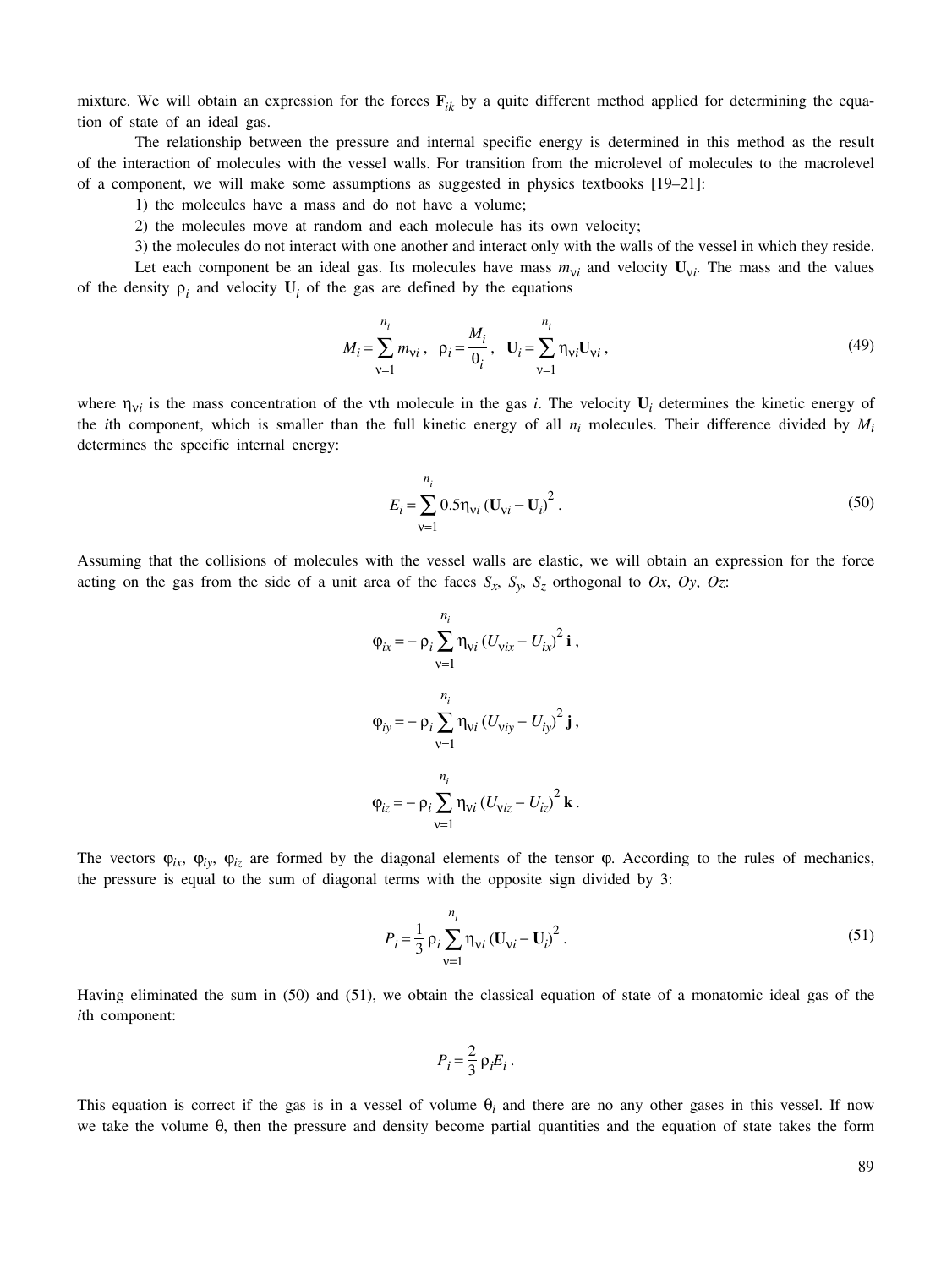$$
\alpha_i P_i = \frac{2}{3} \alpha_i \, \rho_i E_i \, .
$$

In a mixture, transition from the microlevel to the macrolevel consists of two stages. First, in accordance with the above-described procedure, a transition from the microlevel to the macrolevel of the component occurs. The latter macrolevel is the intermediate level of the mixture — a mesolevel. Thereafter, transition from the mesolevel to the macrolevel of the mixture occurs. Let, in the volume  $\theta$  of the mixture, there be *N* ideal gases. For each gas the mass  $M_i$ , velocity  $U_i$ , and the energy  $E_i$  have the form of Eqs. (49) and (50). From the conservation law

$$
M = \sum_{i=1}^{N} M_i , \quad \mathbf{K} = \sum_{i=1}^{N} \mathbf{K}_i
$$

and definitions

$$
\mathbf{K} = \mathbf{U}M \ , \quad \mathbf{K}_i = \mathbf{U}_iM_i \ , \quad \eta_i = M_i/M
$$

the expression for the mixture velocity (11) follows. This is the velocity at which the volume θ and its faces move. Since  $U_i \neq U$ , this means that the components move inside the volume θ and interact with the walls that bound this volume. To describe the interaction of the *i*th component with the walls of the volume θ we will make three assumptions:

1) the *i*th component is a large particle;

2) the interaction of the *i*th component with the faces  $S_x$ ,  $S_y$ , and  $S_z$  is inelastic;

3) the change in the momentum of the *i*th component in the case of normal and tangent interaction with the wall is different.

From the side of the face  $S_x$  the *i*th component experiences the action of the force  $\mathbf{F}_{ix}$ . It has normal  $F_{ixx}$  and tangential  $F_{ixy}$ ,  $F_{ixz}$  components. In interaction with the face  $S_x$ , the normal  $U_{ix}$  and tangential  $U_{iy}$ ,  $U_{iz}$  components of the velocity  $U_i$  satisfy the inequalities

$$
(U_{ix}^f - U_x) (U_{ix} - U_x) < 0,
$$
  

$$
(U_{iy}^f - U_y) (U_{iy} - U_y) > 0, (U_{iz}^f - U_z) (U_{iz} - U_z) > 0,
$$

where  $U_{ix}$ ,  $U_{iy}$ , and  $U_{iz}$  are the velocity components of the *i*th component before its impact on the wall;  $U_x$ ,  $U_y$ , and  $U_z$  are the velocity components of the wall;  $U_{ix}^f$ ,  $U_{iy}^f$ , and  $U_{iz}^f$  are the velocity components of the *i*th component after the interaction with the wall. We restrict ourselves to the simplest law of interaction:

on reflection

$$
U_{ix}^f - U_x = -\gamma (U_{ix} - U_x),\tag{52}
$$

on contact

$$
U_{iy}^{f} - U_{y} = \beta (U_{iy} - U_{y}), \quad U_{iz}^{f} - U_{z} = \beta (U_{iz} - U_{z}).
$$
\n(53)

The values of  $\gamma$  and  $\beta$  change in a unit interval  $0 \leq \gamma \leq 1$ ,  $0 \leq \beta \leq 1$ . The boundary values  $\gamma = 0$ ,  $\beta = 0$  characterize the regime of absolute adhesion to the wall, and the values  $\gamma = 1$  and  $\beta = 1$  characterize the regime of an absolutely elastic interaction.

The force  $F_{ixx}$  that acts on the *i*th component from the side of the unit area  $S_x$  in the direction from Ox will be found from the condition that its pulse in time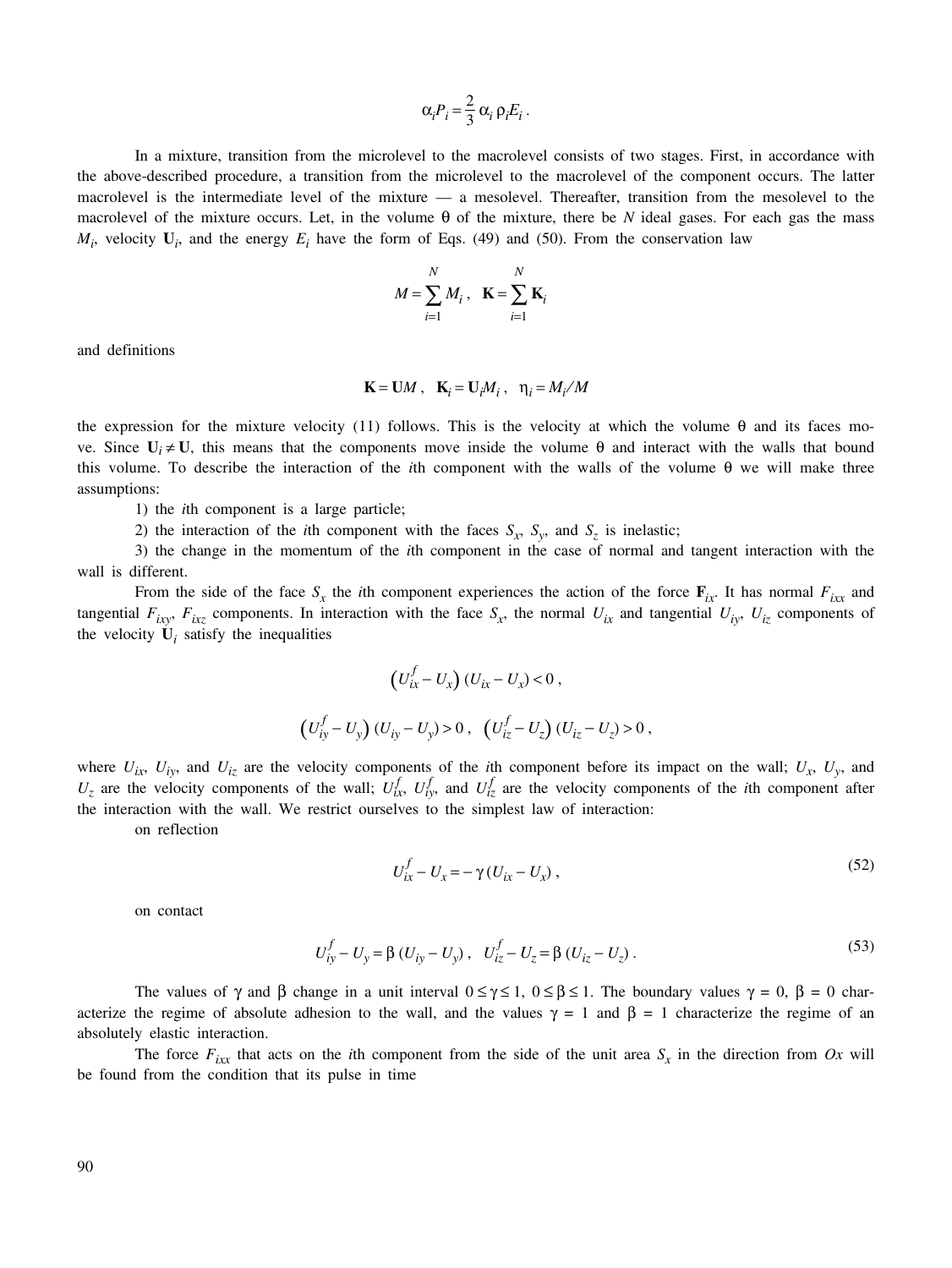$$
\Delta t_{ixx} = \frac{(U_{ix}^f - U_{ix}) \,\theta^{1/3}}{(U_{ix} - U_{x}) \,(U_{ix}^f - U_{x})}
$$

is equal to the change in momentum of the *i*th component in interaction with the wall:

$$
F_{ixx} = \frac{M_i (U_{ix}^f - U_{ix})}{\Delta t_{ixx}}.
$$

Having substituted  $U_{ix}^f$  from (52) into the expression of the force  $F_{ixx}$ , as well as the value of  $M_i$  from (8) and dividing it by  $\theta^{2/3}$  (the area of the face *S<sub>x</sub>*), we obtain the expression for the force  $F_{ixx}$  in the form

$$
F_{ixx} = -\gamma \alpha_i \rho_i (U_{ix} - U_x)^2.
$$

Along the  $Oy$  axis, a change in the tangential component of the momentum is equal to the pulse of the acting force  $F_{ixy}$ :

$$
M_i (U_{iy}^f - U_{iy}) = F_{ixy} \Delta t_{ixy} . \tag{54}
$$

It is not difficult to write the expression for  $\Delta t_{ivv}$ . Let us assume that  $\Delta t_{ivv}$  is related to  $\Delta t_{ixx}$  by the equation

$$
\Delta t_{ixy} = R(\beta) \Delta t_{ixx} \,. \tag{55}
$$

Equations (52)–(55) yield the equation for the force acting on the *i*th component of the mixture along the tangent from the side of the unit area of the face  $S_x$  in time  $\Delta t_{ixy}$ :

$$
F_{ixy} = -\alpha_i \rho_i \frac{\gamma (1-\beta)}{R(1+\gamma)} (U_{iy} - U_{y}) (U_{ix} - U_{x}).
$$

The expression for  $F_{ixz}$  is obtained analogously. The vector  $\mathbf{F}_{ix}$  with the components  $F_{ixx}$ ,  $F_{ixy}$ , and  $F_{ixz}$  has the form

$$
\mathbf{F}_{ix} = -\gamma \alpha_i \, \rho_i \left( U_{ix} - U_{x} \right) \left( \left( U_{ix} - U_{x} \right) \mathbf{i} + \frac{(1-\beta)}{R\left(1+\gamma\right)} \left( \left( U_{iy} - U_{y} \right) \mathbf{j} + \left( U_{iz} - U_{z} \right) \mathbf{k} \right) \right).
$$

The vectors  $\mathbf{F}_{iv}$  and  $\mathbf{F}_{iz}$  are obtained analogously. We fail to refine the parameters of the model  $\alpha$ ,  $\beta$ , and *R* with the aid of the theory. However, in the case of a concrete choice of the values of these parameters:

$$
\gamma = \frac{1}{2}, \ \ R = \frac{2}{3} (1 - \beta)
$$

the expression  $\mathbf{F}_{ik}$  ( $k = x, y, z$ ) strictly coincides with expression (37) obtained above on the macrolevel.

The utterly different methods of obtaining the dependence of the force of cluster interaction on the velocities of the mixture  $U$  and of the *i*th component  $U_i$  lead to the same result.

**Conditions on a Strong Discontinuity.** In many earlier published works [22–28] the shock adiabats of mixtures were determined experimentally by measuring the shock wave velocity *D* in a mixture and recovering the mass velocity **U** by the method of reflection over the velocities in screens and strikers. Usually, the shock adiabat of a mixture was determined on the assumption that the mixture is a homogeneous substance. Such an approach can be justified for components with close properties and in a narrow range of volume concentrations. In the case where the densities of the components differ greatly or the volume concentration of one of them is close to zero or unity, the validity of such an approach it doubtful. One convincing attempt to disturb the classical approach to the determination of the shock adiabat of a mixture was set forth in [28]. It is shown that in some mixtures with volume concentration of the heavy component  $\alpha = 0.2$  the pressure at the shock wave undergoes a change as a result of relaxation processes long before it is overtaken by an unloading wave from the rear surface of a striker.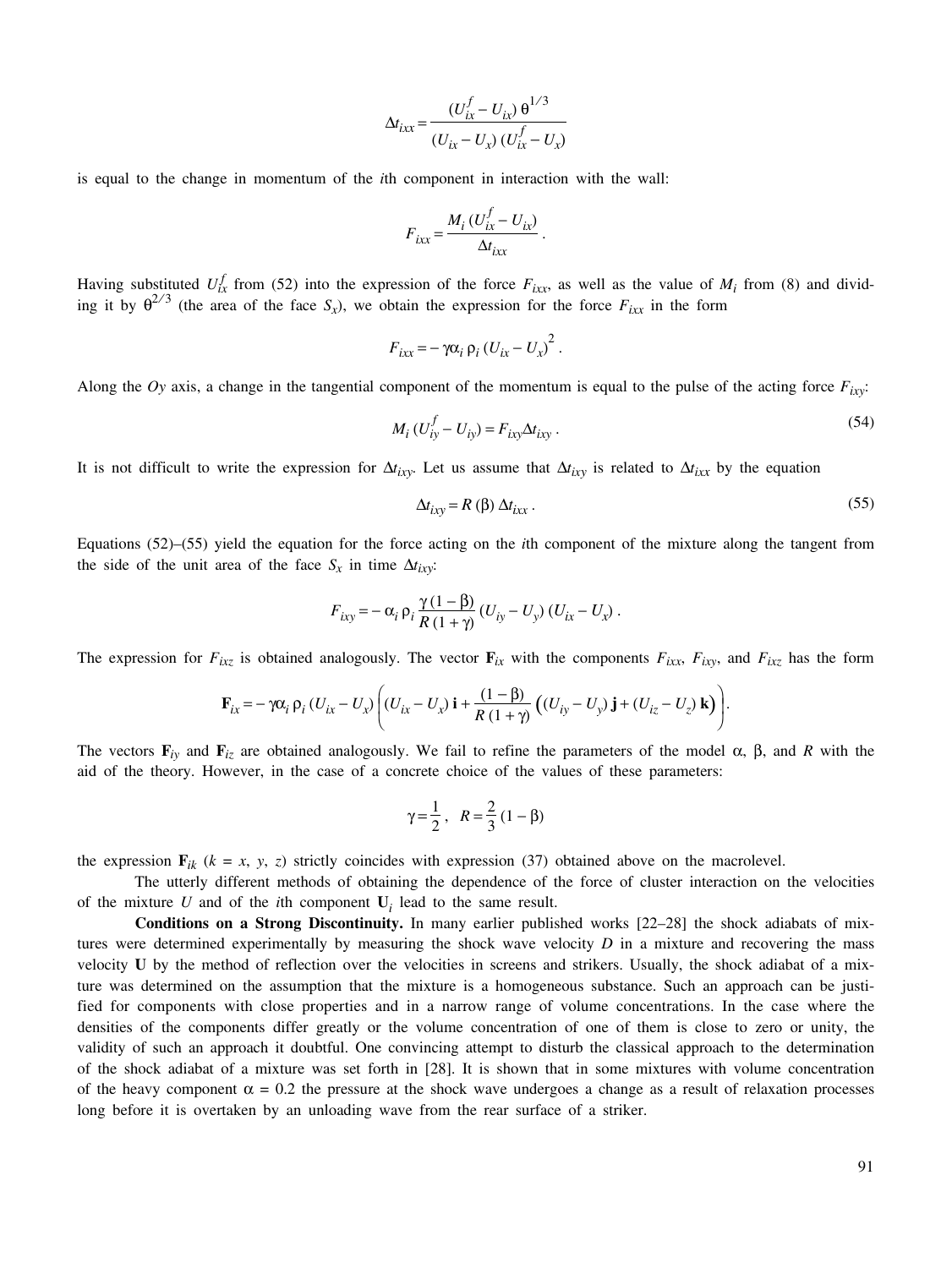Numerous experimental and theoretical investigations pertaining to the study of the propagation of shock waves in multicomponent media [22–30] allow a conclusion that a shock wave in a multicomponent medium does not split into several strong discontinuities. Based on these observations, we will introduce into consideration the velocity of the propagation of a strong discontinuity in a mixture in the Lagrangian coordinates  $W = \frac{dm}{dt}$ . A strong discontinuity is the surface on which all the characteristics of the components and mixture change jumpwise. Irrespective of the state of the components ahead of the discontinuity, their state behind the discontinuity is always nonequlibrium:  $U_i \neq U_j$ ,  $P_i \neq P_j$ , and  $T_i \neq T_j$ . On the surface of a strong discontinuity (behind it) relaxation processes of establishment of equilibrium begin:  $U_i - U_j \rightarrow 0$ ,  $P_i - P_j \rightarrow 0$ , and  $T_i - T_j \rightarrow 0$ . These processes proceed in a finite-dimensional region  $\Delta x$  that is treated as the width of the shock wave front. Thus, the conditions on a shock wave in a mixture are the conservation laws written for the state of a substance before a strong discontinuity and at the end of the relaxation region. They cannot be obtained by summation of equations at strong discontinuities of the mixture components. The above-described structure of quantities in a shock wave agrees qualitatively with the experimental data obtained in [28].

We will consider the laws of conservation of the *i*th component on a strong discontinuity. We will "gather" each component into a volume  $\theta_i$  that does not contain any other components. On the surface of a strong discontinuity the tangential velocity component is continuous. Therefore we will consider a transition through the discontinuity in one-dimensional statement. We will direct the *Ox* axis along the normal to the discontinuity surface. In a one-dimensional plane case the equations of the *i*th component (23)–(25) and (45) after transition from the Eulerian coordinate *x* to the Lagrangian one  $m<sub>i</sub>$  will be written in the form

$$
\frac{d_i}{dt} \left( \frac{1}{\rho_i} \right) - \frac{\partial U_i}{\partial m_i} = 0 \tag{56}
$$

$$
\frac{d_i U_i}{dt} + \frac{\partial}{\partial m_i} (P_i + F_i) - \frac{R_i}{\rho_i} = 0,
$$
\n(57)

$$
\frac{d_i \varepsilon_i}{dt} + \frac{\partial}{\partial m_i} (u_i (P_i + F_i) + Q_i) - \frac{\Phi_i + A_i}{\rho_i} = 0,
$$
\n(58)

$$
\frac{d_i \alpha_i}{dt} + \alpha_i \, \rho_i \left( U - U_i \right) \frac{\partial \alpha_i}{\partial m_i} + \Omega_i = 0 \,. \tag{59}
$$

We will begin the consideration of the conditions of a strong discontinuity from Eq. (59). We will multiply it by *dm<sub>i</sub>dt* and integrate over the rectangle  $0 \le m_i \le \Delta m_i$ ,  $0 \le t \le \Delta t_i$ , where  $\Delta m_i$  and  $\Delta t_i$  are interrelated as

$$
\Delta m_i = W_i \Delta t_i \; .
$$

We will consider three integrals separately. The first integral

$$
J_1 = \int_{0}^{\Delta m_i} \int_{0}^{\Delta t_i} \frac{d_i \alpha_i}{dt} dt dm_i
$$

after integration over *t* and application of the mean value theorem has the form

$$
J_1 = (\alpha_{i+} - \alpha_{i-}) \Delta m_i.
$$

Here and everywhere, quantities with the subscript "+" characterize the state behind a strong discontinuity, and quantities with the subscript "–" — those ahead of the strong discontinuity. In the second integral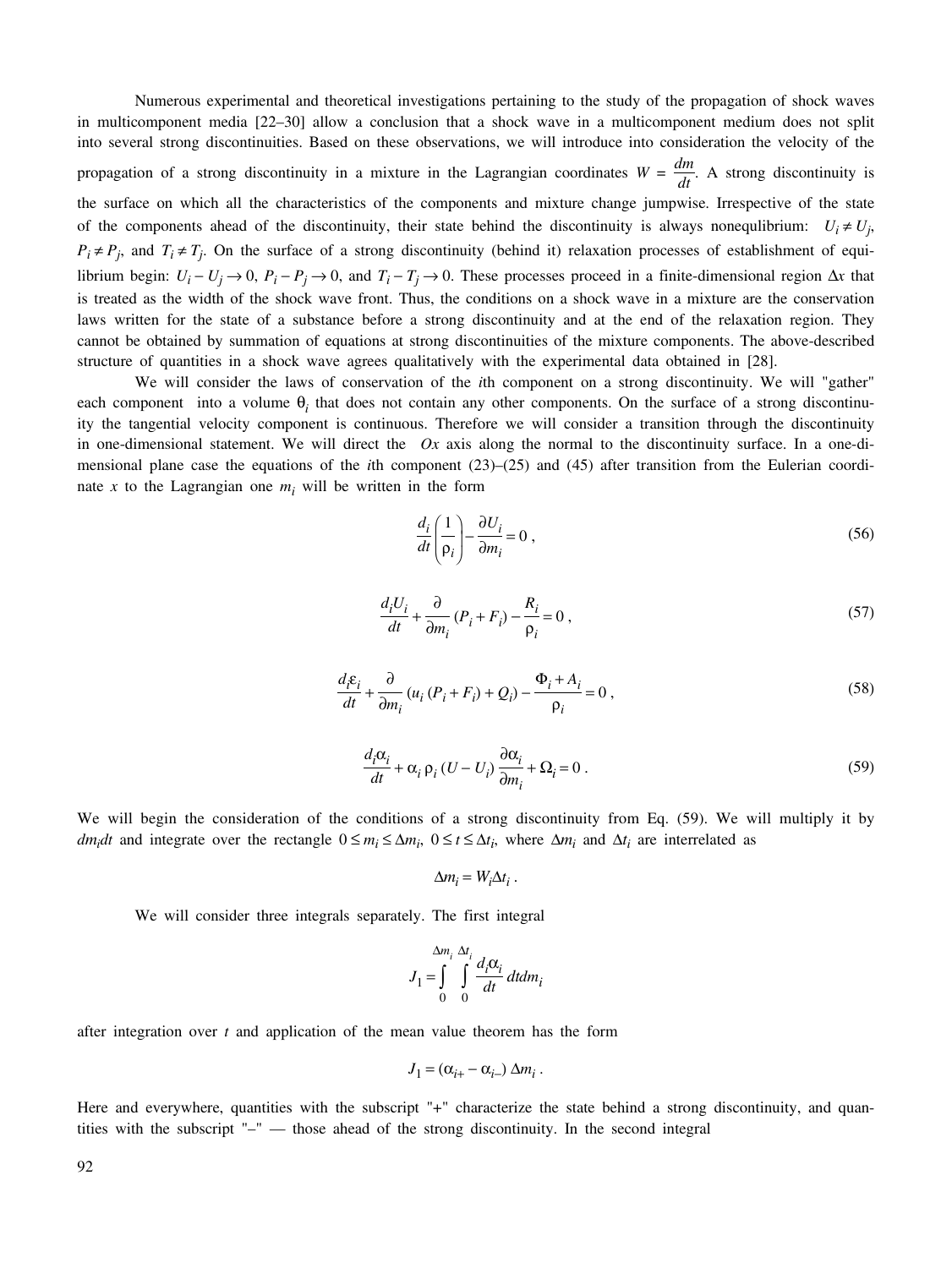$$
J_2 = \int\limits_0^{\Delta t_i} \int\limits_0^{\Delta m_i} \alpha_i \, \rho_i \left( U - U_i \right) \frac{d_i \alpha_i}{dm_i} \, dm_i \, dt
$$

we will apply the generalized mean value theorem, after which it will take the form

$$
J_2 = \left[ \frac{1}{2} \Delta t_i^2 \left( (\alpha_{i+} \rho_{i+} (U_+ - U_{i+}) - \alpha_{i-} \rho_{i-} (U_- - U_{i-}) \right) W_i + \alpha_{i-} \rho_{i-} (U_- - U_{i-}) \Delta m_i \Delta t_i \right] (\alpha_{i-} - \alpha_{i+}) .
$$

With the aid of the mean value theorem, the third integral will be presented in the form

$$
J_3=\int\limits_0^{\Delta t_i}\int\limits_0^{\Delta m_i}\Omega_i dtdm_i=\Omega_i^*\Delta t_i\Delta m_i\;.
$$

where the asterisk means that the value of  $\Omega_i^*$  lies inside of the rectangle considered. Dividing the sum of the three integrals by  $\Delta t_i$  and passing to the limit when  $\Delta t_i \to 0$ , we at  $W_i \neq 0$  obtain on a strong discontinuity that

$$
\alpha_{i+} - \alpha_{i-} = 0 \tag{60}
$$

Following the above-given procedure of transition from differential equations (56)–(58) to equations on discontinuity, we obtain three laws of conservation of the *i*th component on the surface of a strong discontinuity in the form

$$
\frac{1}{\rho_{i+}} W_i + U_{i+} = \frac{1}{\rho_{i-}} W_i + U_{i-},
$$
\n(61)

$$
U_{i+}W_i - P_{i+} - F_{i+} = U_{i-}W_i - P_{i-} - F_{i-},
$$
\n(62)

$$
\varepsilon_{i+} W_i - U_{i+} (P_{i+} + F_{i+}) - Q_{i+} = \varepsilon_{i-} W_i - U_{i-} (P_{i-} + F_{i-}) - Q_{i-}.
$$
\n(63)

The quantities with the subscript " $-$ " in Eqs. (60)–(63) are assumed known. They characterize the state before a strong discontinuity. The quantities with the subscript "+" are to be determined. To close the system of equations  $(60)$ – $(63)$ they are supplemented with some equations. One of them is the equation of state:

$$
P_{i+} = P_i \left( \rho_{i+}, E_{i+} \right). \tag{64}
$$

The internal specific energy  $E_{i+}$  entering into this equation is expressed in terms of  $\varepsilon_{i+}$  and  $U_{i+}$  with the aid of the equation

$$
E_{i+} = \varepsilon_{i+} - 0.5U_{i+}^2. \tag{65}
$$

Another two equations are the expressions for the functions of cluster interaction of  $F_{i+}$  and  $Q_{i+}$ :

$$
F_{i+} = -0.5 \rho_{i+} (U_{i+} - U_+)^2, \quad Q_{i+} = 0.5 (U_+ - U_{i+}) (P_{i+} + \rho_{i+} E_{i+}) \,. \tag{66}
$$

Equations (66) involve the mixture mass velocity  $U_{+}$ , which is expressed in terms of the velocities of the components:

$$
U_{+} = \sum_{i=1}^{N} \eta_i U_{i+} , \qquad (67)
$$

93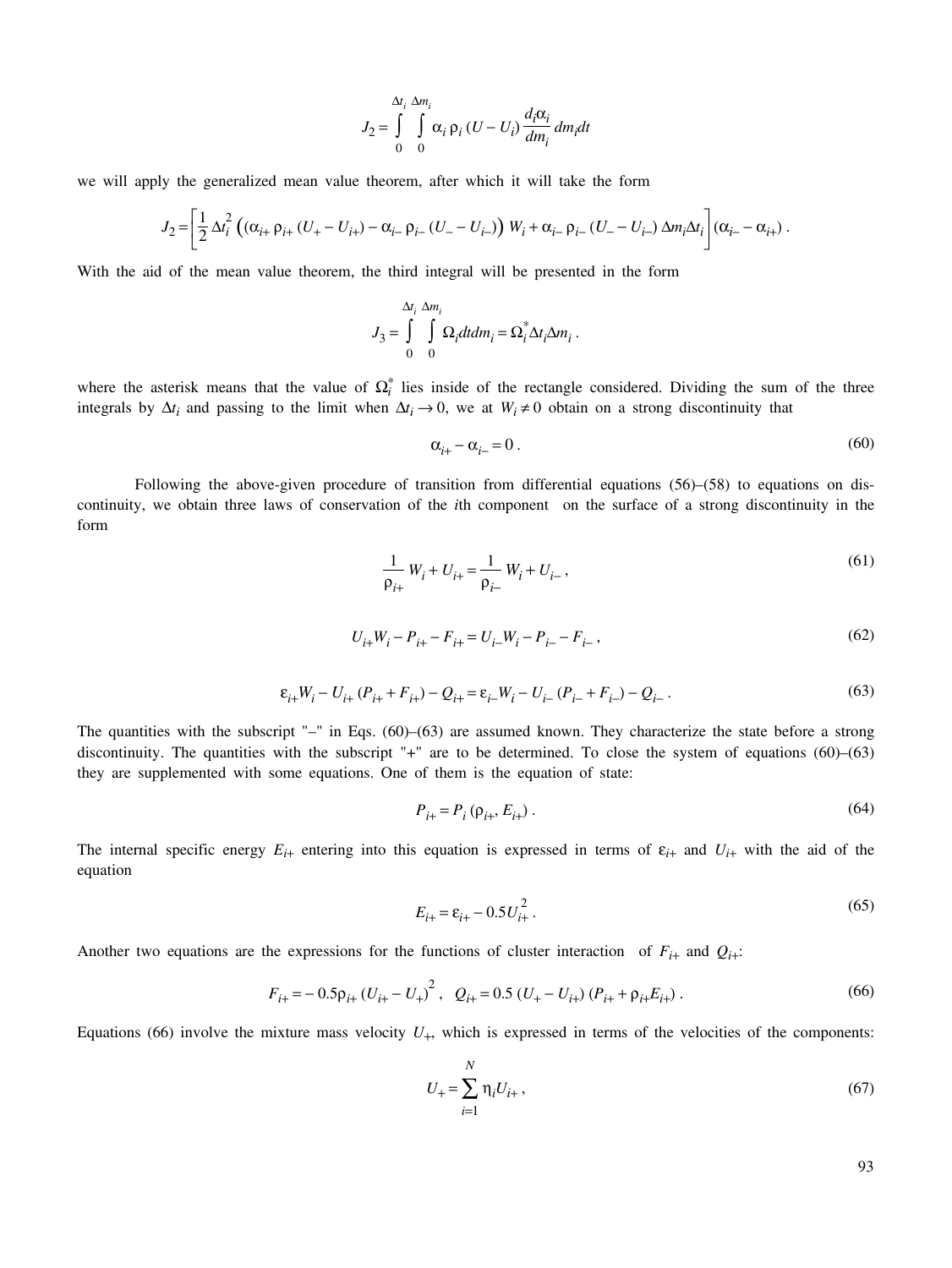where

$$
\eta_{i+} = \alpha_{i+} \rho_{i+} / \rho_+, \ \ \rho_+ = \sum_{i=1}^N \alpha_{i+} \rho_{i+}.
$$
 (68)

Equations (60)–(68) form a system of  $9N + 2$  equations to determine  $10N + 2$  quantities  $W_i$ ,  $P_{i+}$ ,  $P_{i+}$ ,  $E_i$ ,  $U_{i+}$ ,  $\alpha_{i+}$ ,  $\varepsilon_{i+}$ ,  $F_{i+}$ ,  $Q_{i+}$ ,  $\eta_{i+}$ ,  $U_{i+}$ , and  $\rho_{i+}$ . Equations (60)–(68) are not enough to construct the shock adiabat of the mixture. The fact is that the values of  $W_i$  are not interrelated, the more since they are not connected with the velocity of propagation of a strong discontinuity  $W$  in a mixture; this velocity is absent in the equations.

**Velocity of Propagation of a Shock and the Speed of Sound of a Mixture.** In a one-dimensional statement we will consider a quiescent volume Δ*x* that contains *N* components with known physical characteristics. We will restrict ourselves to the simplest model when all the components are plane layers, having the mass  $\Delta m_i$ , that satisfy the conservation laws

$$
\Delta m = \sum_{i=1}^{N} \Delta m_i \,. \tag{69}
$$

The time of the passage of the layer of mass  $\Delta m_i$  by a shock wave is equal to

$$
\Delta t_i = \frac{\Delta m_i}{W_i} \, .
$$

For the successive passage of all *N* layers by a shock wave the following time will be required:

$$
\Delta t = \sum_{i=1}^{N} \frac{\Delta m_i}{W_i} \,. \tag{70}
$$

We will define the average velocity of the shock wave in the considered layered mixture by the equation

$$
W = \frac{\Delta m}{\Delta t} \ .
$$

Substituting the expressions for  $\Delta t$  (70) into the above equation, we will obtain the coupling of *W* with  $W_i$  in the form

$$
\frac{1}{W} = \sum_{i=1}^{N} \frac{\eta_i}{W_i},
$$
\n(71)

where  $\eta_i$  is the mass concentration of the *i*th component ( $\eta_i = \Delta m_i / \Delta m$ ). By definition

$$
W = \rho (D - U), \quad W_i = \rho_i (D_i - U_i).
$$

On substitution of *W*,  $W_i$ , and  $\eta_i$  (obtained from (9)) into Eq. (71), we obtain the equation

$$
\frac{1}{D-U} = \sum_{i=1}^{N} \frac{\alpha_i}{D_i - U_i}.
$$
\n(72)

The problem of finding the speed of sound of the mixture from the speeds of sound and concentrations of components has been solved by various authors recently on the assumption that the mixture has an equation of state and that the speed of sound can be determined from the classical formula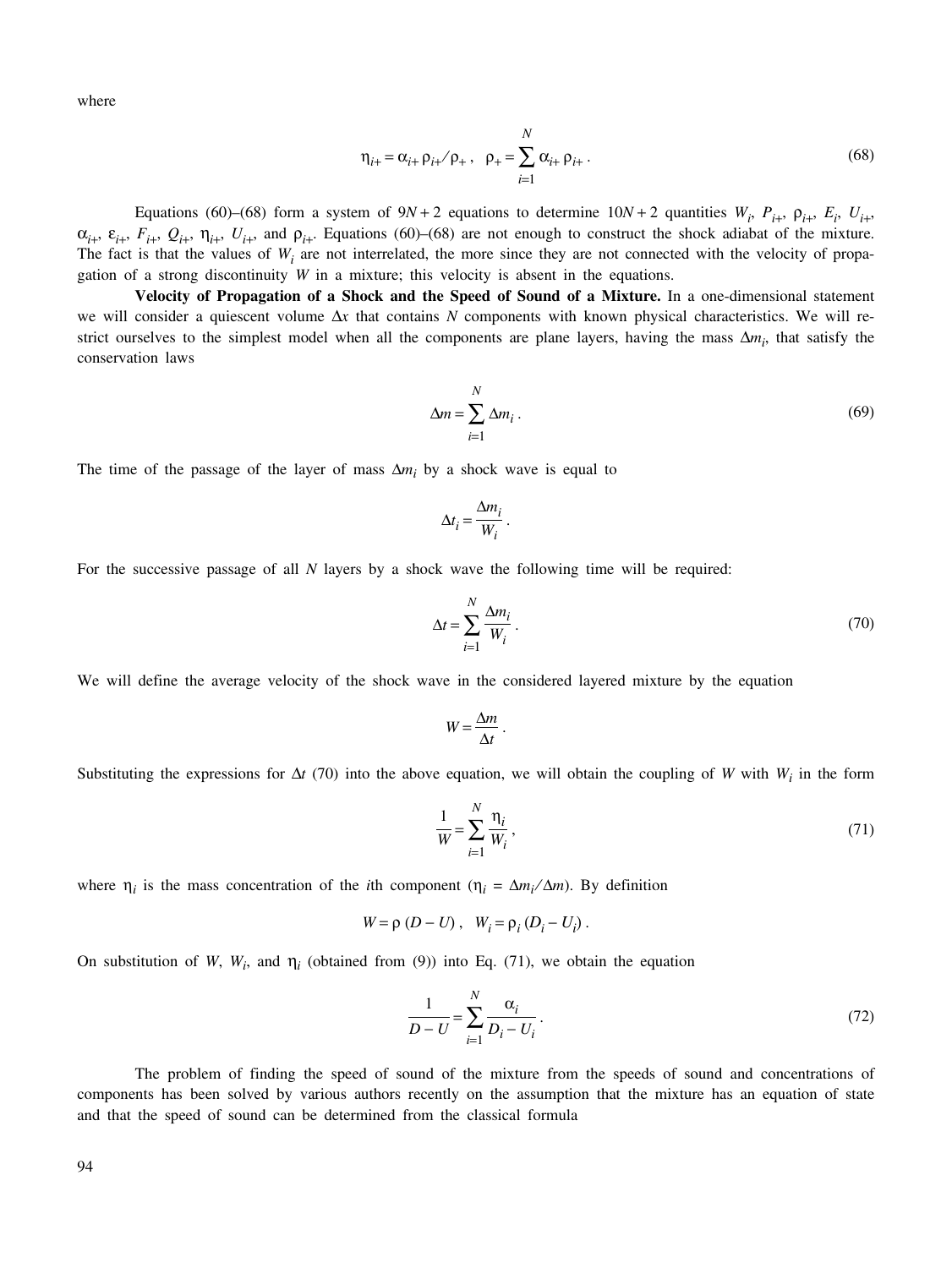$$
C^2 = \left(\frac{\partial P}{\partial \rho}\right)_S,
$$

where ρ, *P*, and *S* are the density, pressure, and entropy of the mixture. Moreover, here assumptions were made implicitly that  $P_i = P$ ,  $\alpha_i$  and  $\eta_i$  are independent of *P* and that  $S_i$  = const simultaneously with *S* [25, 29–31].

We will reject all such implicit assumptions, since, as has been noted above, the mixture has no equation of state. We will proceed from Eq. (72). Acoustic perturbations (infinitely weak shock waves) propagate along the characteristics of the first and second family defined by the equations

$$
\frac{dx}{dt} = D = U \pm C, \quad \frac{dx}{dt} = D_i = U_i \pm C_i.
$$
\n(73)

Equations (72) and (73) yield the dependence of the mixture speed of sound on the speeds of sound and volume concentrations of the components:

$$
\frac{1}{C} = \sum_{i=1}^{N} \frac{\alpha_i}{C_i} \,. \tag{74}
$$

It can be easily verified that Eq. (74) much more accurately describes experimental data on many multicomponent compositions than other dependences.

**Velocity of Propagation of a Shock in a Mixture Component.** We will consider the condition on the surface of a strong discontinuity in the *i*th component in the absence of cluster interaction, with this condition resulting from Eqs.  $(61)–(63)$ ,  $(65)$ :

$$
H_{i+} - H_{i-} = 0.5 W_i^2 \left( V_{i-}^2 - V_{i+}^2 \right),
$$

where  $V_i = 1/\rho_i$ ,  $H_i = E_i + P_i V_i$  is the enthalpy. We will add an equation that determines the change of enthalpy along the beam tangential to the isentrope at the point  $P_{i-}$ ,  $V_{i-}$ :

$$
H_{i+}^{S} - H_{i-} = 0.5(\rho_{i-}C_{i-})^2 \left(V_{i-}^2 - V_{i+}^2\right).
$$

The ratio

$$
\frac{H_{i+} - H_{i-}}{H_{i+}^{S} - H_{i-}} = \frac{W_i^2}{(p_i - C_{i-})^2}
$$

approximately characterizes the energy dissipation on a strong discontinuity in the *i*th component. Similarly the following equation obtains:

$$
\frac{H_{+} - H_{-}}{H_{+}^{S} - H_{-}} = \frac{W^{2}}{(\rho_{-} C_{-})^{2}},
$$

which approximately characterizes energy dissipation on a strong discontinuity in a mixture. We will require that the difference between the energy dissipation in all the components and the energy dissipation in the mixture be minimal. For this purpose we will consider the function

$$
F = \sum_{i=1}^{N} \eta_i \left( \frac{W_i^2}{(\rho_i - C_{i-})^2} - \frac{W^2}{(\rho_- C_{i-})^2} \right)^2
$$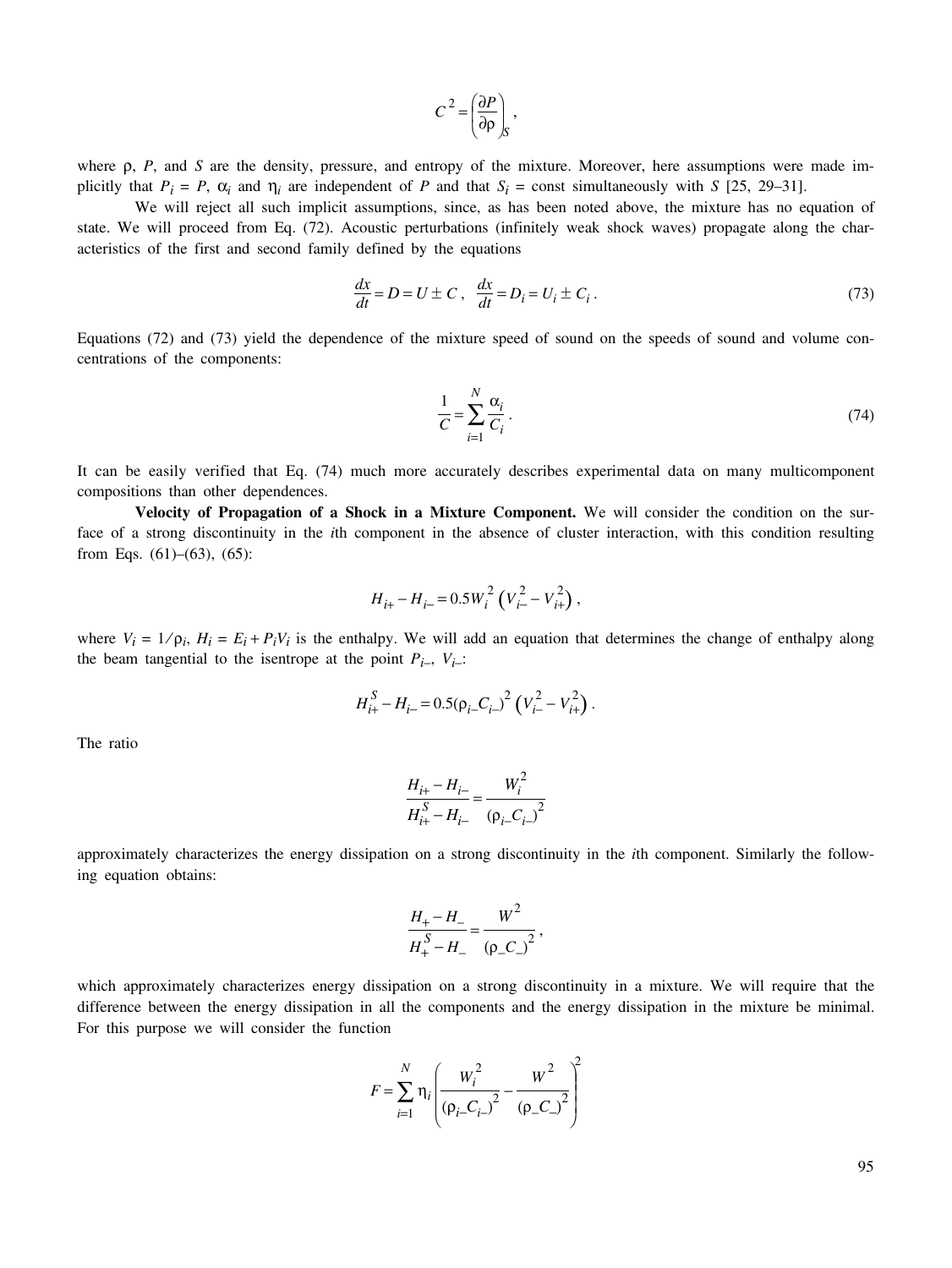and we will equate to zero all of its partial derivatives with respect to  $W_i$ . As a result, we will obtain  $N$  equations that express  $W_i$  in terms of *W* and in terms of the quantities  $\rho_i$ ,  $C_i$ ,  $\rho$ ,  $C_$  that characterize the state of the *i*th component and of the mixture before discontinuity:

$$
W_i = W \left( \frac{\rho_{i-} C_{i-}}{\rho_{-} C_{-}} \right). \tag{75}
$$

Equation (75) adds to the system of equations (60)–(68) *N* equations more and one quantity *W*. As a result, the full system of equations (60)–(68), (75) contains  $10N + 2$  equations and  $10N + 3$  quantities and is a typical shock adiabat that determines the state behind the surface of a strong discontinuity depending on one parameter *W*.

**Particular Models**. Usually, in diffusion models a continuous medium is considered, as well as an impurity having the mass concentration η. The impurity and the carrier medium move with identical velocity **U**. In [32], continuity and concentration equations are given in a typical diffusion model:

$$
\frac{\partial \rho}{\partial t} + \nabla \rho \mathbf{U} = 0 \,, \quad \rho \frac{\partial \eta}{\partial t} + \nabla \mathbf{J} = 0 \,, \tag{76}
$$

where **J** is the impurity flux

$$
\mathbf{J} = -\rho D_0 \nabla \eta .
$$

As noted above, this model contains a fundamental inconsistency. The mass concentration of the impurity η can change with time only when the impurity moves relative to the carrier medium, i.e., when its velocity is not equal to the mixture velocity. But the diffusion models are based on the hypothesis that the impurity velocity is equal to the mixture velocity, i.e., the impurity does not move relative to the carrier component. This is the crux of the inconsistency.

The MCM model considered in the present work contains two continuity equations: for the mixture and for the *i*th component (impurity):

$$
\frac{\partial \rho}{\partial t} + \nabla \rho \mathbf{U} = 0 \,, \quad \frac{\partial \alpha_i \, \rho_i}{\partial t} + \nabla \alpha_i \, \rho_i \mathbf{U}_i = 0 \,.
$$

With the aid of Eq. (9) we will write the second equation of (77) in the form

$$
\frac{\partial \rho \eta_i}{\partial t} + \nabla \eta_i \, \rho_i \mathbf{U}_i = 0 \,. \tag{78}
$$

We will differentiate Eq. (76) termwise and replace  $\frac{\partial \rho}{\partial t}$  by  $\nabla \rho \mathbf{U}$  with the aid of Eq. (76). As a result we will obtain

$$
\rho \frac{\partial \eta_i}{\partial t} + \nabla \eta_i \rho (\mathbf{U}_i - \mathbf{U}) = 0.
$$
 (79)

Equation (79) coincides with the second equation of (76) if

$$
J=-\eta_i \rho (\mathbf{U}-\mathbf{U}_i).
$$

Thus, if we define the diffusion coefficient by the equation

$$
D_0 \nabla \eta_i = - \eta_i \left( \mathbf{U} - \mathbf{U}_i \right),
$$

then diffusion should be described identically by the MCM model and by the diffusion model [32]. But in reality this is not the case, since in the diffusion models  $D_0$  is usually independent of the difference of velocities.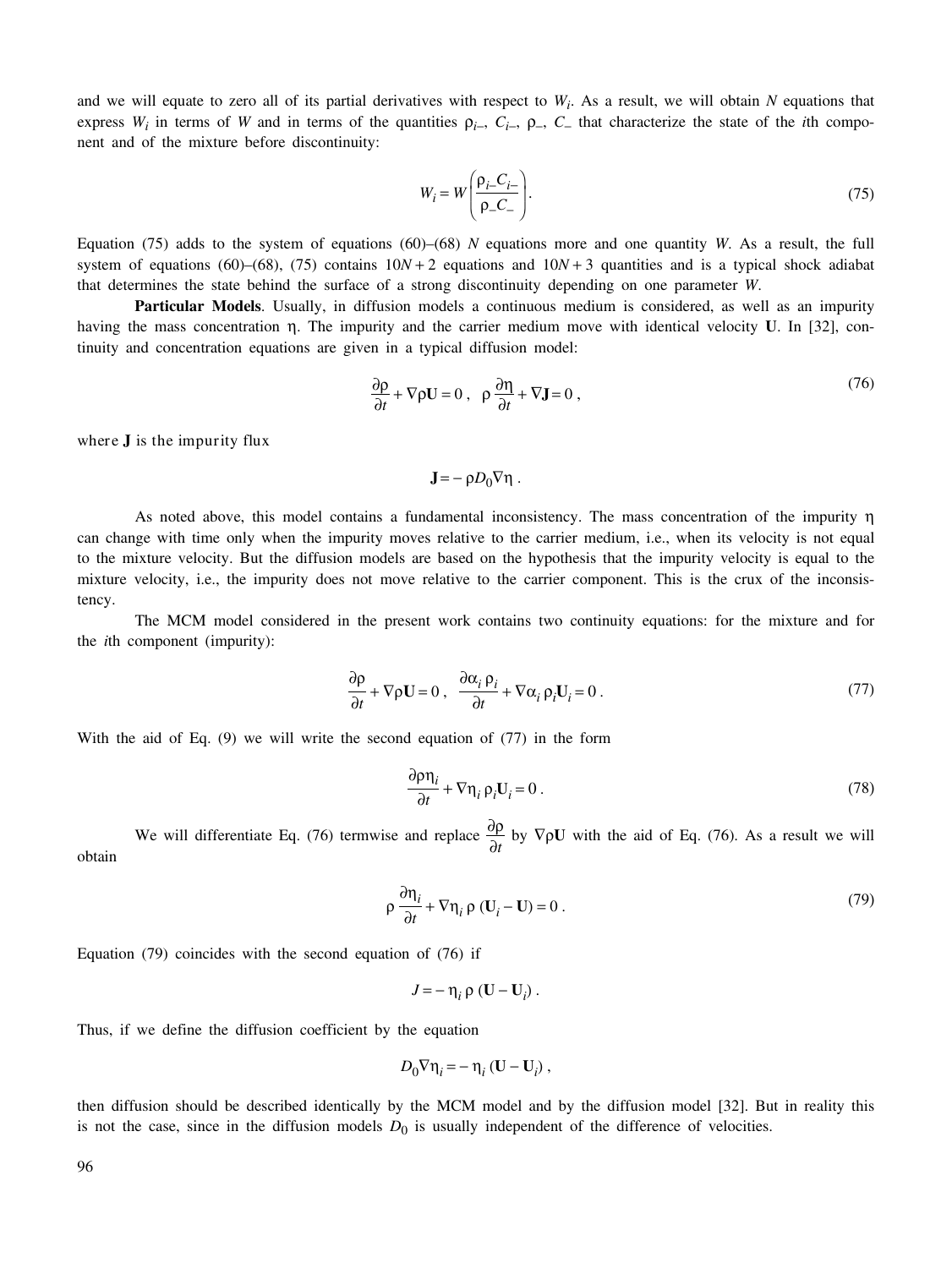The Darcy filtration equation [12] results from the model considered on the assumption of the stationarity of the flow. In Eqs. (23) and (24) it is assumed that

$$
\frac{\partial \alpha_i}{\partial t} \rho_i = 0 \ , \ \frac{\partial \alpha_i}{\partial t} \rho_i U_i = 0 \ .
$$

In Eq. (23) it is assumed additionally that

$$
\alpha_i = \text{const}, \ \ \rho_i = \text{const}, \ \ \mathbf{U}_i = \text{const}.
$$

After such simplifications Eq. (24) takes the form

$$
\nabla P_i = \mathbf{R}_i \,. \tag{80}
$$

Substituting the expression for  $\mathbf{R}_i$  (18) into Eq. (80), we arrive at the equation

$$
\nabla P_i = \frac{\alpha_{ij}}{\tau_{ij}} (\mathbf{U}_j - \mathbf{U}_i) .
$$

which is the basic equation of filtration — the so-called Darcy equation.

In the case  $N = 1$  Eqs. (23)–(25) transform into the classical equations of a single-component continuous medium. In the case of two components, the model can be applied for modeling nonstationary motion of MCM without widely imposed limitations (incompressibility, the simplest equations of state, etc.).

**Properties of the Model.** The model of a mixture of ideal media that is set forth in the article admits expansion [1]. To describe the behavior of a solid body, liquid, plasma, and of other states, the deviator of the stress tensor, heat conduction, magnetic pressure, Jole heat and other real properties and processes are included into the equations of momentum and energy of each component.

The components of the deviator of the stress tensor  $S_{ik} = S_{ik1}n_1 + S_{ik2}n_2 + S_{ik3}n_3$  are connected with deformations: elasticity — by Hooke's law, plasticity — by the fluidity conditions, viscosity — by the equation for viscosity. Electric and magnetic fields are determined by the Maxwell equations, chemical reactions — by the equations of chemical kinetics, destruction  $-$  by the equation of an increase in microdamage.

The model set forth is the most general and physically most justified MCM model. It contains new forces and energy fluxes that are universal and independent of the physical properties or of the equation of state of the components. The conservation laws in transition from components to a mixture are strictly satisfied. All the equations of a model are invariant with respect to the Galilei transformation. The equations of state of components can be arbitrarily complex and in an equilibrium approximation can describe melting, evaporation, and polymorphic phase transitions [33, 34].

It should be noted that until recently no models of multicomponent media that would account for cluster interaction have been encounted in literature. Without account for cluster interaction in all of such models the conservation laws of a mixture cannot be obtained by summation of the corresponding conservation laws of components [15, 16].

This work was carried out with the support of the Russian Foundation for Basic Research (grants Nos. 10-01- 00032 and 10-01-96001).

## **NOTATION**

*aij*, *bij*, *cij*, functions in the equations of pair interaction of the *i*th and *j*th components; *C*, speed of sound; *D*, velocity of the motion of strong discontinuity;  $D_0$ , coefficient of diffusion; *E*, internal specific energy of a mixture (per unit mass);  $f_{ij}$ , function in the equation of volume concentration; *H*, nonequilibrium kinetic energy of the mixture; *J*, impurity flux; **K**, momentum; *M*, mass of a continuous medium;  $M_i$ , mass of the *i*th component;  $m_v$ , mass of the vthe molecule; *N*, number of mixture components; *n*, number of molecules in volume  $\theta$ ; *P*, pressure;  $Q_0$ , energy of molecules; **Q**, energy exchange in cluster interaction; *q*, internal energy;  $R_{ij}$ , function of momentum exchange in pair inter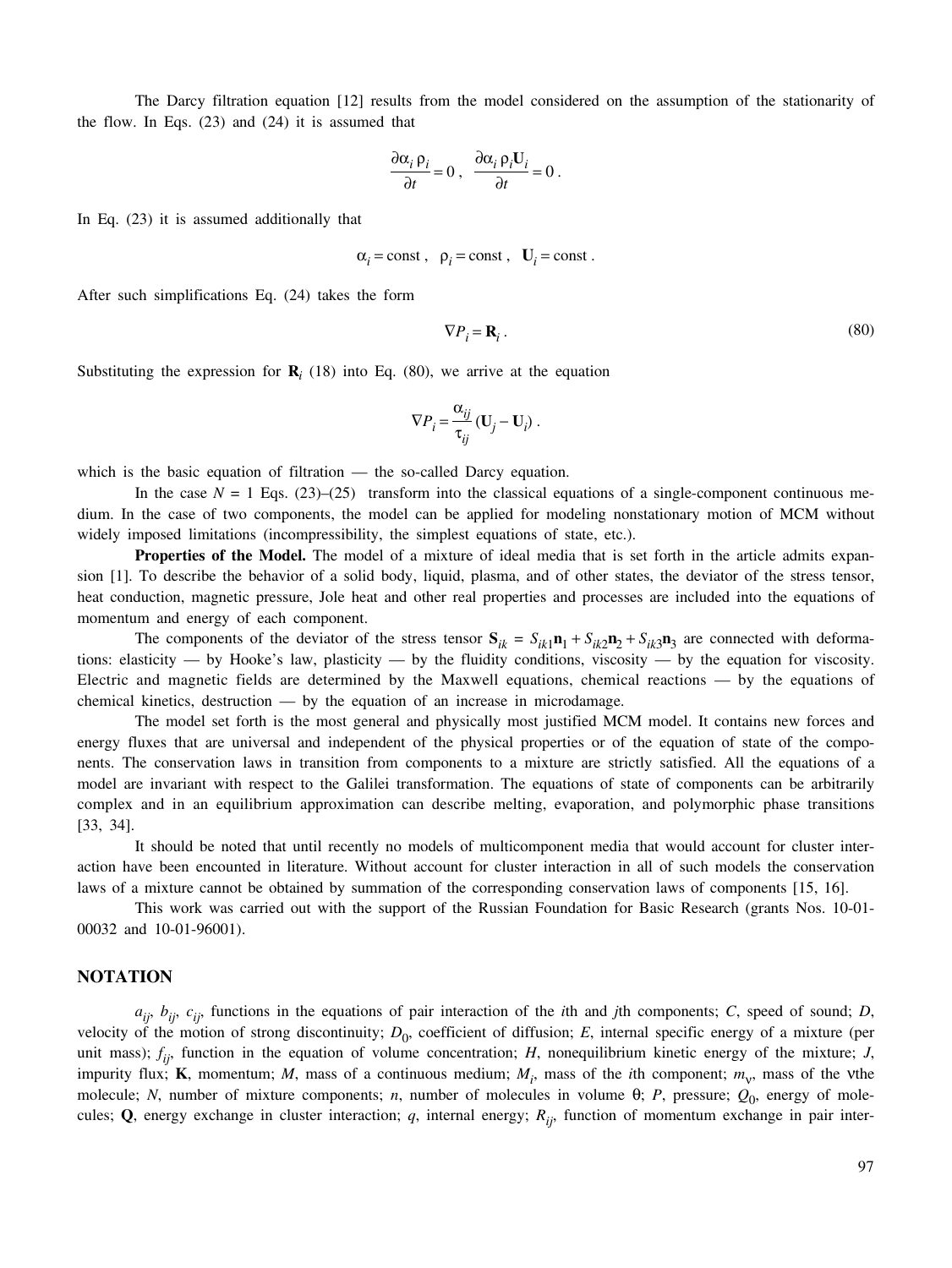action; *S*, entropy;  $S_{ik}$ , components of stress tensor deviator; *T*, temperature; *t*, time; *U*, velocity; *V*, specific volume; *W*, velocity of propagation of strong discontinuity; α, volume concentration;  $\beta$ ,  $\gamma$ , parameters of the function of the interaction of components; ε, total specific energy of a mixture (per mass unit); η, mass concentration; θ, volume of a mixture; ρ, density; τ<sub>*ij*</sub>, relaxation time;  $φ_{ij}$ , element of the tensor of the interaction of components;  $Φ_{ij}$ , energy exchange between the *i*th and *j*th components. Subscripts and superscripts: *i*, *j*, numbers of mixture components; ν, number of a molecule; l, left; r, right; c.b, contact boundary.

## **REFERENCES**

- 1. V. F. Kuropatenko, Mesomechanics of one-component and multicomponent materials, *Fiz. Mezomekh*., **4**, No. 3, 49–55 (2001).
- 2. L. V. Ovsyannikov, *Lectures on the Principles of Gas Dynamics* [in Russian], Nauka, Moscow (1981).
- 3. F. H. Harlow, D. O. Dickman, D. E. Harris, and R. E. Martin, Two-dimensional hydrodynamic calculation, Los Alamos Scientific Lab. Rep NLA–2301 (1959).
- 4. F. H. Harlow (S. S. Grigoryan and Yu. D. Shmyglevskii Eds.), *Numerical "Particles in Cells" Method for Hydrodynamics Problems. Computational Methods in Hydrodynamics* [Russian translation], Mir, Moscow (1967).
- 5. B. Alder, S. Fernbach, and M. Rotenberg (Eds.), *Computational Methods in Plasma Physics* [Russian translation], Mir, Moscow (1974).
- 6. R. W. Hockney and J. W. Eastwood, *Computer Simulation Using Particles* [Russian translation], Mir, Moscow (1987).
- 7. B. J. Alder and Wenwright, Studies in molecular dynamics. I. General method, *J. Chem. Phys*., **31**, No. 2, 459– 466 (1959).
- 8. L. Verlet, Computer "experiments" on classical fluids. I. Thermodynamical properties of Lennard-Jones molecules, *Phys. Rev*., **159**, No. 1, 98–103 (1967).
- 9. V. E. Panin, V. A. Likhachev, and Yu. V. Grinyaev, *Structural Levels of the Deformation of Solids* [in Russian], Nauka, Novosibirsk (1985).
- 10. V. E. Panin, V. E. Egorushkin, P. V. Makarov, et al., *Physical Mesomechanics and Computer Construction of Materials* [in Russian], Nauka, Novosibirsk (1995).
- 11. V. M. Fomin (Ed.), *Mechanics from Discrete to Continuous* [in Russian], Nauka, Novosibirsk (2008).
- 12. R. I. Nigmatulin, *Principles of the Mechanics of Heterogeneous Media* [in Russian], Nauka, Moscow (1978).
- 13. V. F. Kuropatenko, *Models of the Mechanics of Solid Media* [in Russian], Izd. Chelyabinsk Gos. Univ., Chelyabinsk (2007).
- 14. Kh. A. Rakhmatulin, Principles of the gas dynamics of interpenetrating motions of compressible media, *Prikl. Mat. Mekh*., **20**, Issue 27, 184–195 (1956).
- 15. A. N. Kraiko, R. I. Nigmatulin, V. K. Starkov, and L. B. Sternin, Mechanics of multiphase media, in: *A Survey of the Development of Science and Technology*. *Hydromechanics*, **6**, 93–174 (1973).
- 16. N. N. Yanenko, R. I. Soloukhin, A. N. Papyrin, and V. M. Fomin, *Supersonic Two-Phase Flows under the Conditions of High-Speed Disequilibrium of Particles* [in Russian], Nauka, Novosibirsk (1980).
- 17. V. F. Kuropatenko, A model of a multicomponent medium, *Dokl. Akad. Nauk*, **403**, No. 6, 761–763 (2005).
- 18. V. V. Struminskii, Influence of diffuse velocity on the flow of gas mixtures, *Prikl. Mat. Mekh*., **38**, Issue 2, 203–210 (1974).
- 19. J. O. Hirschfelder, Ch. F. Curtis, and R. B. Bird, *Molecular Theory of Gases and Liquids* [Russian translation], IL, Moscow (1948).
- 20. Ya. I. Frenkel', *Statistical Physics* [Russian translation], Izd. Akad. Nauk SSSR, Moscow (1948).
- 21. I. V. Radchenko, *Molecular Physics* [Russian translation], Nauka, Moscow (1965).
- 22. V. N. Nikolaevskii, Hydrodynamic analysis of the shock adiabats of heterogeneous mixtures of substances, *Prikl. Mekh. Tekh. Fiz*., No. 3, 82–88 (1969).
- 23. A. N. Dremin and I. A. Karpukhin, Method to determine shock adiabats for disperse substances, *Prikl. Mekh. Tekh. Fiz*., No. 3, 45–49 (1960).